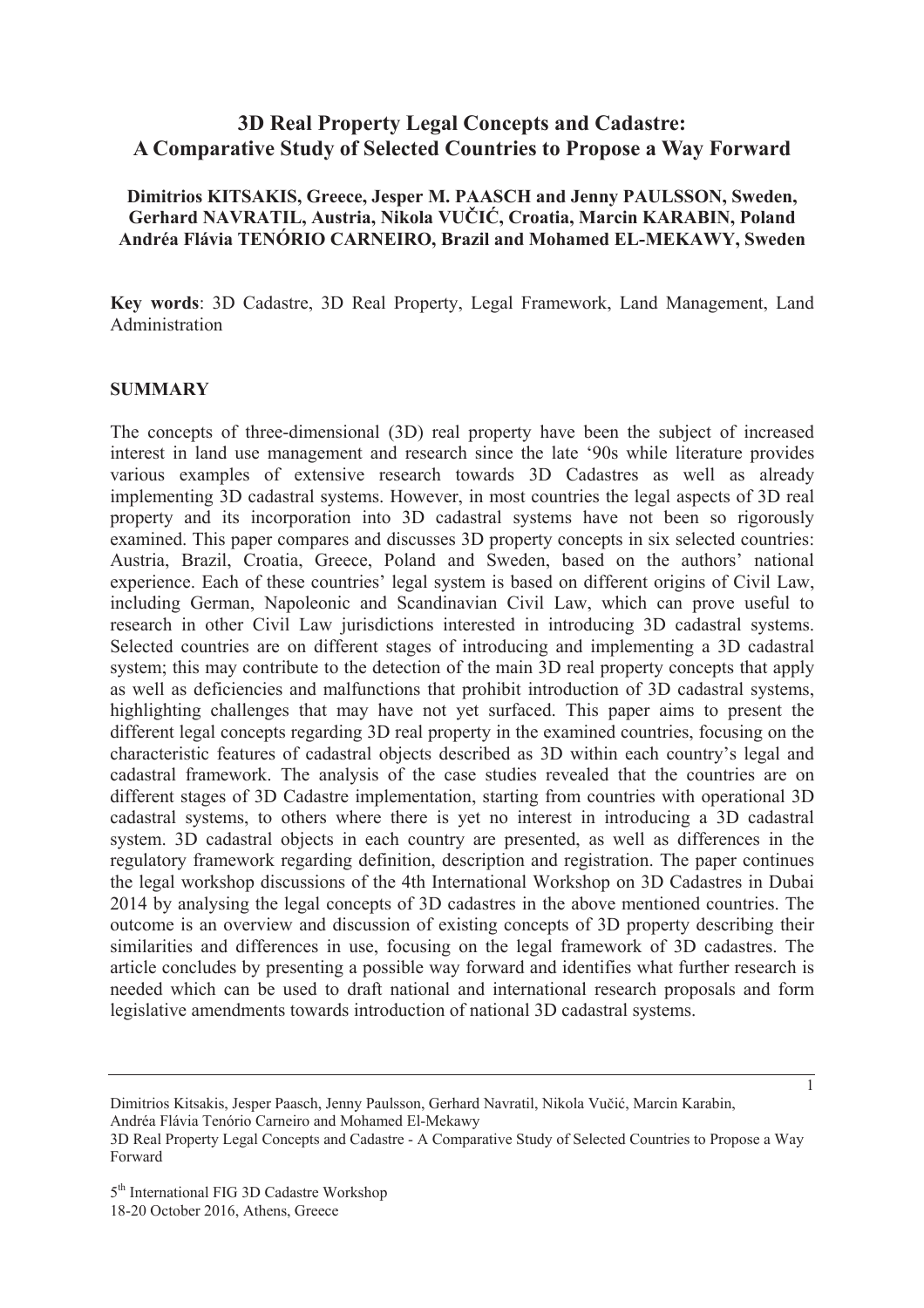# **3D Real Property Legal Concepts and Cadastre - A Comparative Study of Selected Countries to Propose a Way Forward**

**Dimitrios KITSAKIS, Greece, Jesper M. PAASCH and Jenny PAULSSON, Sweden, Gerhard NAVRATIL, Austria, Nikola VUýIû, Croatia, Marcin KARABIN, Poland, Andréa Flávia TENÓRIO CARNEIRO, Brazil and Mohamed EL-MEKAWY, Sweden** 

# **1. INTRODUCTION**

Cadastres are being recognized as the core of land administration systems. The cadastral map should be able to represent complete and comprehensive spatial information for representing land rights, restrictions and responsibilities (RRRs) on the land parcels (Kaufmann and Steudler, 1998). However, until today most of countries around the world use 2D land parcels as the base for their land administration systems (Ho et al, 2015). Thus 2D projectional presentation of RRRs on land parcels cannot accommodate complex, overlapping real property so needs to be extended to three-dimensional (3D) space and properties. This is becoming more emphasized with the increasing development of urban areas with complex structures, high-rise buildings and underground infrastructures. The rights of cadastral objects may relate to spaces above or below the Earth's surface (Stoter et al, 2011). More complex relationships in space can no longer be unambiguously mapped onto the Earth's surface in 2D. Pressure on the land use, especially in the city centres, has led to dense construction with complex structures with intertwined relationships. In general, registration of rights is possible on parts of the building. However, the spatial representation of the extension of rights often does not exist or it is possibly stratified on two-dimensional representation. In addition, an increasing number of tunnels, underground works and infrastructure objects (e.g. water, gas, electricity, telephone, Internet and other pipe networks) under or above land are not owned by the owner of the land above or below (Roić, 2012).

The concept of three-dimensional (3D) real property has been the subject of increased interests in land use management and research during the last decade while it has been in focus for more than one and a half decade along with the discussion about how to secure rights in space. General questions such as registration of properties in strata (i.e. in layers) have been discussed. What "3D property" is depends to a large extent on the legal system and cultural background (FIG, 2002). Since then, the problems of finding definitions have been addressed by e.g. Paulsson (2007) and Sherry (2009). Paulsson (2007) concludes that there does not seem to be a simple meaning to the concept of 3D property.

There are several countries already implementing 3D cadastres. However, in most cases the legal aspects of 3D real property and its incorporation into 3D cadastral systems have not been so rigorously examined (see e.g. Paulsson and Paasch, 2013).

This paper provides a comparison and discussions of 3D property concepts in selected countries. The countries were selected as examples based on the experiences of the authors'

 $\overline{2}$ 

Dimitrios Kitsakis, Jesper Paasch, Jenny Paulsson, Gerhard Navratil, Nikola Vučić, Marcin Karabin, Andréa Flávia Tenório Carneiro and Mohamed El-Mekawy

<sup>3</sup>D Real Property Legal Concepts and Cadastre - A Comparative Study of Selected Countries to Propose a Way Forward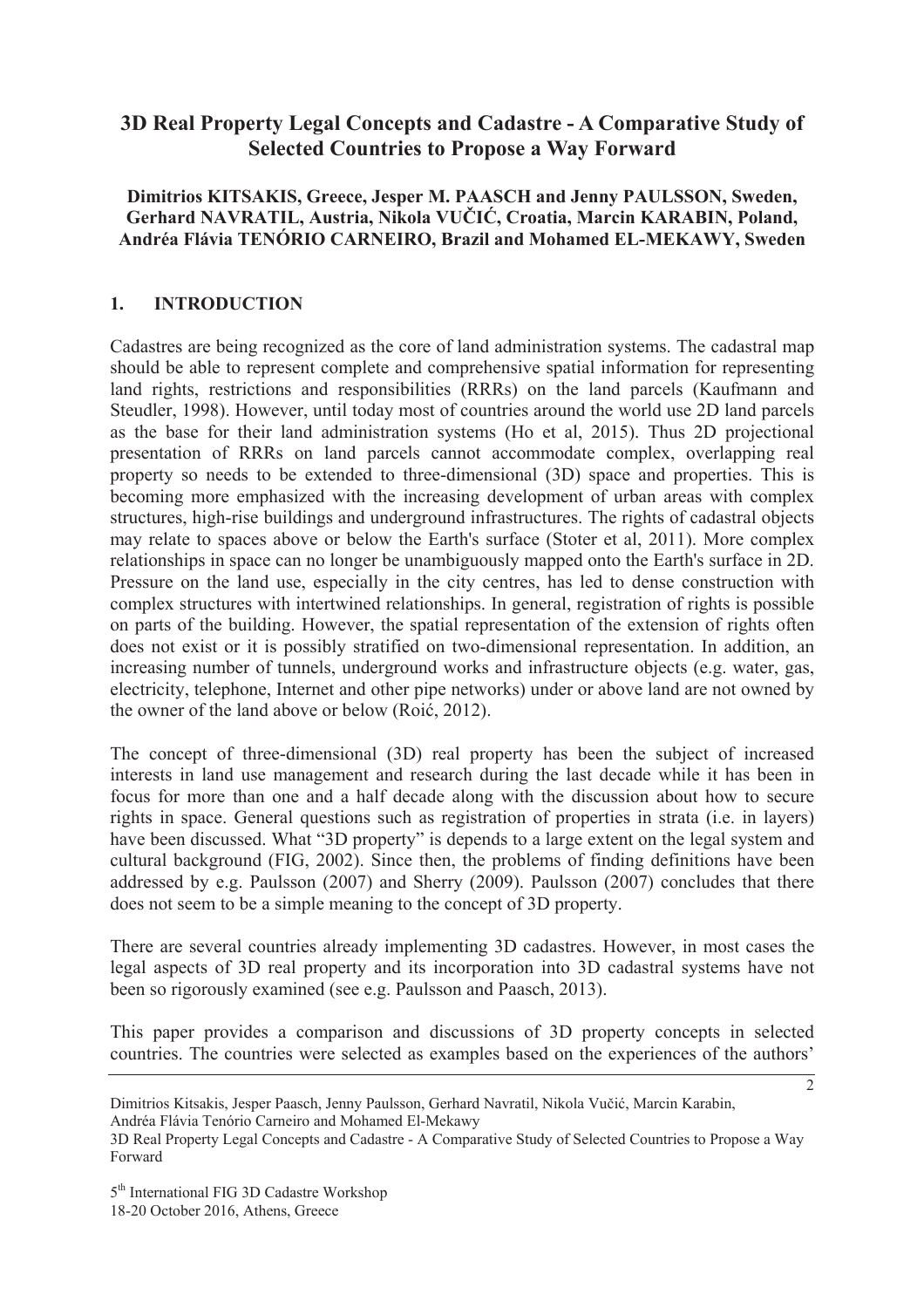own countries, which represent a variety of countries in different stages in 3D cadastral development. In addition to that, the authors aim through this paper to provide input to countries that are exploring or are in the midst of the process of developing a 3D cadastral system, especially from a legal perspective. Since the countries are on different stages of introducing and implementing the 3D cadastral systems this study contributes to the detection of main 3D real property concepts that apply internationally as well as deficiencies and malfunctions that prohibit introduction of 3D cadastral systems. To compare between these countries, a set of criteria was proposed to provide a systematic comparative analysis.

# **2. ANALYSIS OF 3D LEGAL ISSUES EXEMPLIFIED BY CASE STUDIES**

Several countries around the world already implement 3D cadastres, while literature provides numerous publications on 3D cadastres' developments (e.g. Karki et al, 2011; Mangioni et al, 2012; Stoter et al, 2012). The examples in this paper highlight different, national concepts of 3D property.

The goal was to provide information concerning the following questions:

- What was the reason to introduce a 3D system or why would it be necessary?
- $\bullet$  What is the current status?
- What is the legal definition of 3D objects and what are the possibilities for delimitations?
- What types of rights can be registered in 3D?

### **2.1 Austria**

### 2.1.1 Background information

The Austrian cadastral system has a long tradition. The current system was initiated in 1817 and developed since that time, e.g., by adding the synchronised land register in 1871, or by digitizing the cadastral maps (1991 - 2004). Currently, the focus is on digitizing the survey archive, a project that shall be finished in 2024 (Lichtenberger et al, 2015, p. 31). Since this effort requires significant resources, other endeavours, like the realization of a 3D cadastre, have to be postponed.

#### 2.1.2 Status

In 2007 the question, whether Austria needs a 3D cadastre or not, was raised (Navratil and Hackl, 2007). The paper discussed the principles of the Austrian cadastral system and shows that it is possible to register rights on parts of a parcel. A right of way, for example, can be restricted to a specific path. However, the spatial restriction can only be defined in 2D.

Several types of real 3D objects are registered in the Austrian cadastre: tunnels, condominiums, and traditional wine cellars. Tunnels are not shown on the cadastral maps but they can be registered as restrictions on the land register. The wine cellars are connected to a small building with the winepress and then a tunnel starts where the barrels are situated. The cadastral map shows the small building and a dashed boundary line where the tunnel starts. The actual geometry, the length, and the depth of the tunnel are unknown. The legal

Andréa Flávia Tenório Carneiro and Mohamed El-Mekawy

Dimitrios Kitsakis, Jesper Paasch, Jenny Paulsson, Gerhard Navratil, Nikola Vučić, Marcin Karabin,

<sup>3</sup>D Real Property Legal Concepts and Cadastre - A Comparative Study of Selected Countries to Propose a Way Forward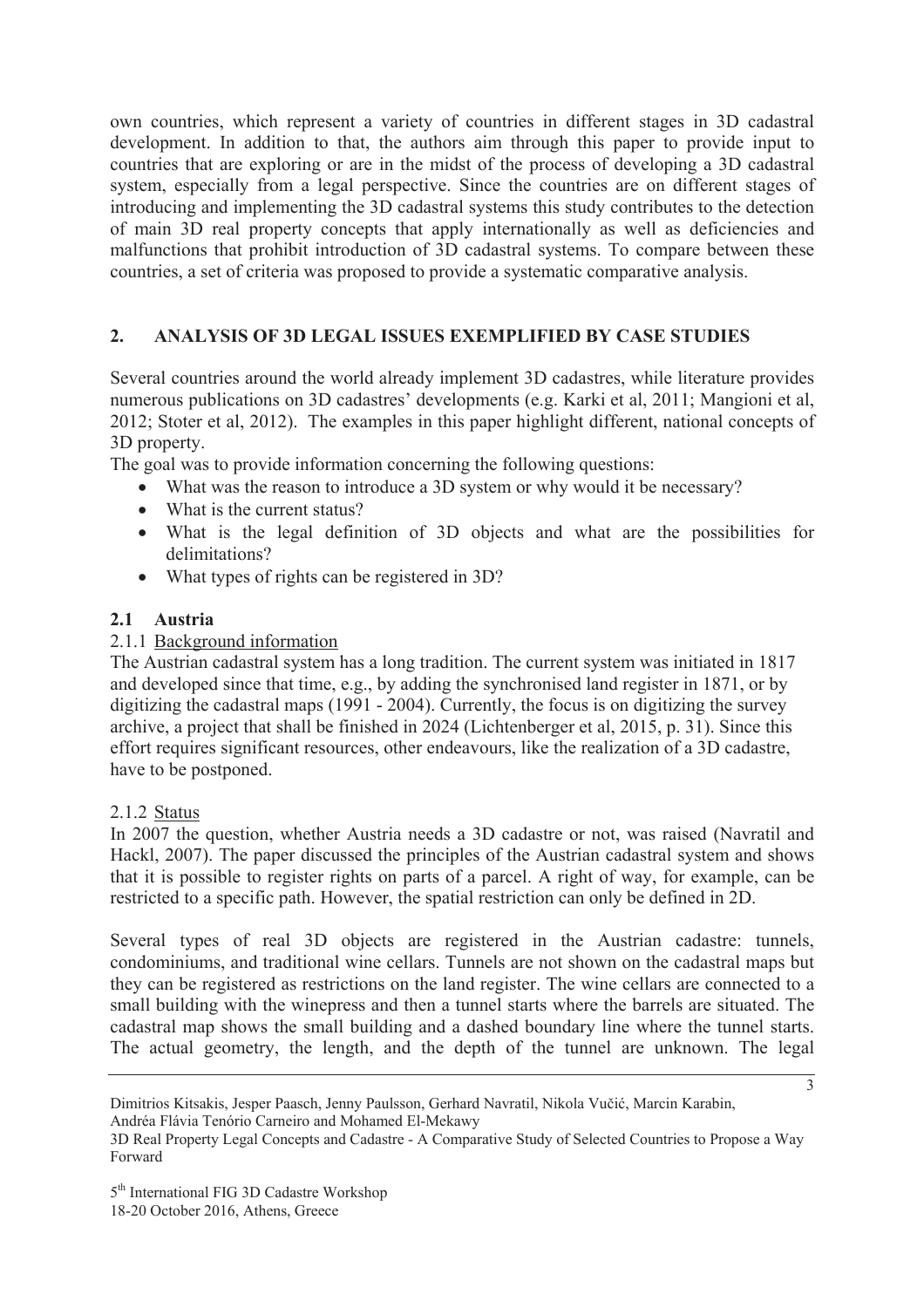construction of condominium is quite elaborate. Figure 1 shows an example of the documentation. Each owner of an apartment is shared owner of the land (compare Fig. 1c: "Ingeborg" and "Heinz Ing.") and has an exclusive use right of his apartment (specified in the purchase contract). The share is determined by the size of his apartment in relation to the total area of all apartments on the parcel. A document, the "Parifizierungsplan", registered in the land registry, describes the geometry of the whole construction and shows all apartments and stipulates the utility value for each apartment (shown in Fig. 1b). The cadastral map, however, does show neither the apartment structure nor the spatial distribution of use rights. Since the "Parifizierungsplan" contains all building floors, it could be used as a starting point for a 3D representation of condominium. However, analysis of this matter is still ongoing.



**Figure 1. Representation of condominium in Austria (Source: Vermessungsbüro DI Mayrhofer)**

# 2.1.3 Concluding remarks

The surveying authority in Austria, the BEV, is carefully observing the international trends. However, the current budget does not allow implementing multiple large projects simultaneously and the current digitizing process of the survey archive requires significant resources. Thus, Austria, although quite interested in the topic of 3D cadastres, will have to postpone implementation and restrict to research in the next years.

# **2.2 Brazil**

# 2.2.1 Background information

The Brazilian cadastre is not unified. The rural cadastre is centralized and managed by the Federal Government, while the urban cadastre is the direct responsibility of the municipalities. That is, its control is spread over 5,565 municipal administrations without any law to standardize procedures. Unlike the cadastre for rural areas which, despite having many faults, is systematically performed and centralized, the cadastre for urban areas of Brazil has no national administrative structure.

#### 2.2.2 Status

As in other countries of Latin America, where the incidence of urban informality is practically a constant in the urban landscape, it is important to visualize and define the informal as well

4

Dimitrios Kitsakis, Jesper Paasch, Jenny Paulsson, Gerhard Navratil, Nikola Vučić, Marcin Karabin, Andréa Flávia Tenório Carneiro and Mohamed El-Mekawy

3D Real Property Legal Concepts and Cadastre - A Comparative Study of Selected Countries to Propose a Way Forward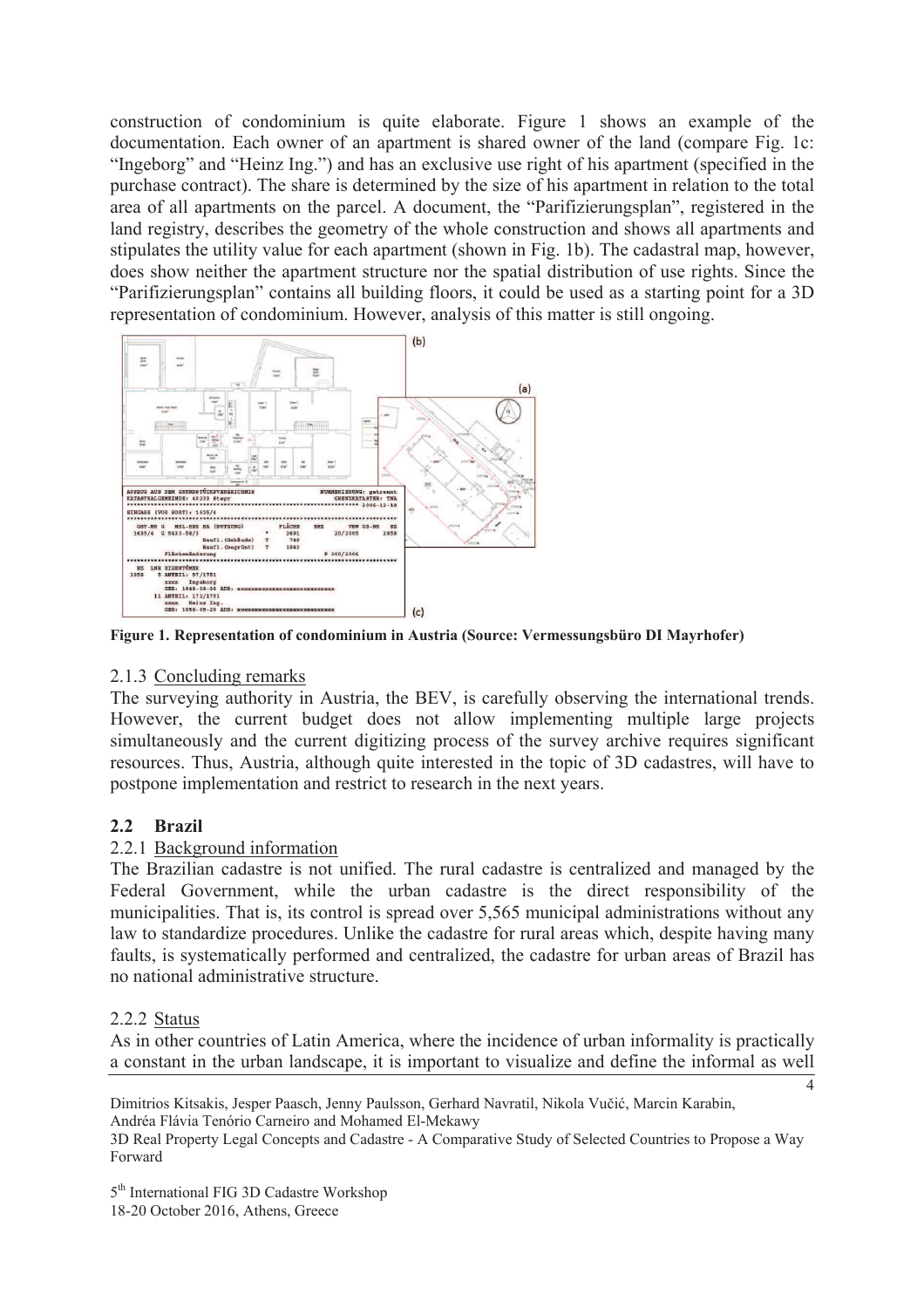as the legal 3D city. Every "occupied space" is a part of the city and should be considered in the urban data bases of the cadastre (Erba and Piumetto, 2012).

In Brazil, the municipalities regulate the use of urban land. Given that the potential for development is defined by the municipality, the air space in which buildings stand belong to the State, which then represents a clear and distinct difference between a Right to Build and a Right to Own Property.

The right to build is regulated by the municipality, through the land use law. The proprietary may transfer this right to build to another person or to the municipality. Figure 2 shows a case in which the zones of cultural preservation and zones prone to flooding were defined as eligible for the transfer of the right to build. If the municipality deems the use of the transfer of the right to build adequate, the definition of the zones in which the owners may transfer the building potential and the zones that may receive it must be in municipality legislation.

This is being discussed by researchers and by the industries that develop land policy in Latin American cities, and it is a clear example of the importance of starting to see the city as an accumulation of 3D plots on which there is the intersection of private and public interests.



**Figure 2. The municipality transfers the right to build from the owner of area 1 (under environmental protection), which then exerts this right in area 2 (Saboya, 2008)**

#### 2.2.3 Legal definition of 3D objects

The parcels are identified in both the cadastre and property registry by unit number based on an orthogonal projection. There is no three-dimensional graphic information. Besides apartment buildings, other cases of surface, subsoil and airspace occupation must be addressed by the cadastre and land registry given that, under the Civil Code, ownership covers spatially designated subsoil and airspace. The owner cannot object to activities performed by a third party at a height or depth without justification for preventing such use. However, the ownership does not include deposits, mines and other mineral resources, hydraulic energy potential, archaeological monuments and other property covered by special laws. These come under Federal jurisdiction and their use depends upon concessions.

# 2.2.4 Types of rights that can be registered in 3D

The right to property has a 3D connotation from its origins (in the Civil Code, as described in section 2.2.3), but its limits have always been described by 2D elements, due to limitations of the technology or its smaller relevance in the past. Today, the land scarcity and the complexity involved in its planning bring the need to also consider volumetric data. Traditional 2D registration has not been efficient in the correlation of spatial information, or in preventing conflicts of interest. In these cases, a 3D cadastre would have the ability to

 $\overline{5}$ 

Dimitrios Kitsakis, Jesper Paasch, Jenny Paulsson, Gerhard Navratil, Nikola Vučić, Marcin Karabin,

Andréa Flávia Tenório Carneiro and Mohamed El-Mekawy

3D Real Property Legal Concepts and Cadastre - A Comparative Study of Selected Countries to Propose a Way Forward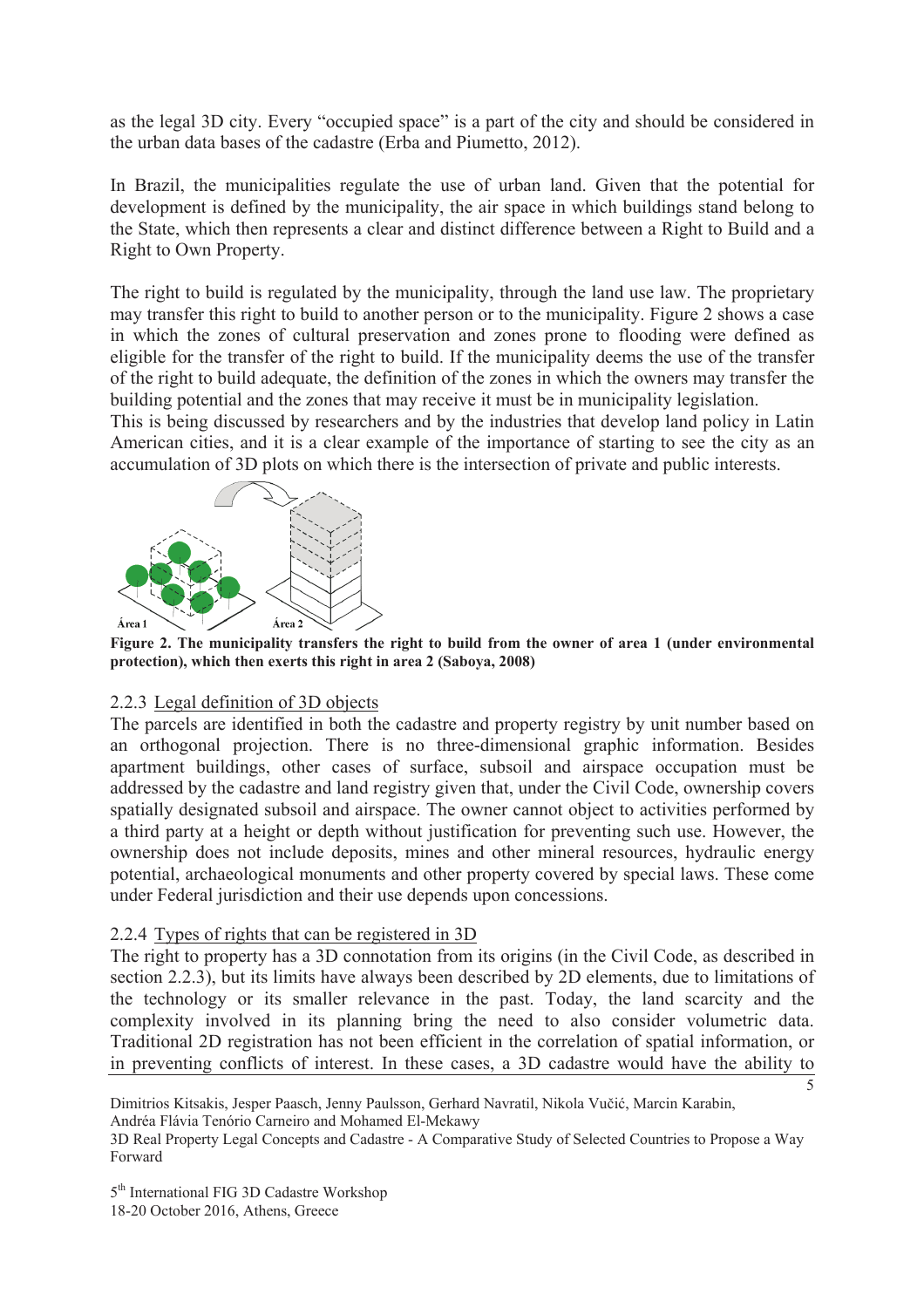advertise the differences of property rights and use of surface, airspace and subsoil. Among the situations that could be registered in 3D, we can identify the control of the air and underground space occupied by network infrastructures, mining rights and aeronautical and urbanistic restrictions of the current legislation.

### 2.2.5 Concluding remarks

The current situation of rural and urban cadastres in Brazil shows that many challenges remain to be overcome. Existing cadastres are still based on 2D data that is dispersed in different institutions under different standards, but the Brazilian cadastre is now undergoing significant legal and administrative reforms.

The first studies conducted in Brazil on the 3D Cadastre address technical issues involved in implementation (Souza, 2011; Holzschuh et al, 2009; Souza et al, 2009). Carneiro et al (2011) presented also legal and administrative issues, based on models proposed by Stoter (2004), and concluded that a 2D Cadastre with tags is suitable for immediate application in Brazil, especially because it does not require significant changes in the administrative and legal structure. On the other hand, 3D registry of physical objects can also be applied, since it highlights cadastre information above and below the land surface among the most urgent needs.

### **2.3 Croatia**

### 2.3.1 Background

Real property in Croatian real property law is, according to the "superficies solo cedit" principle, a land surface parcel to include everything permanently associated with this parcel on or below the land surface (primarily buildings, houses, etc). A real property, in legal terms, may consist of more land parcels registered in the land book in the same property sheet, as they are hence legally combined in a single body (registered land unit). Grass, trees, fruits and all valuable commodities the land provides on the surface are parts of this real property until this land is divided. What is on the Earth's surface, built on or below the ground with intention to remain there permanently or is built in, added to or on top of the real property, or associated permanently in any other way, is a part of this real property until partitioned. However, parts of the land of a building and other land associated features with a temporary purpose are not. Parts of the land of a building and other structures permanently associated with the land, but legally partitioned by real property rights authorizing the owner to have this building or other structure on other's property (building right), are also not.

#### 2.3.2 Status

Buildings are registered in the cadastre at obligatory request of a party. A geodetic report prepared by the authorized survey company must be supplied with this request. Responsible cadastral office must prior review and certify the report. Buildings are registered in the cadastre with the following attributes: area, intended building use, building name, and house number. Condition of registration in the cadastre is currently reduced to 2D entry per floor, so it is technically possible to register in cadastre all owners of each part of the building, but only in the alphanumerical part of cadastral record. Currently cadastre is able to accept analogue

Andréa Flávia Tenório Carneiro and Mohamed El-Mekawy

Dimitrios Kitsakis, Jesper Paasch, Jenny Paulsson, Gerhard Navratil, Nikola Vučić, Marcin Karabin,

<sup>3</sup>D Real Property Legal Concepts and Cadastre - A Comparative Study of Selected Countries to Propose a Way Forward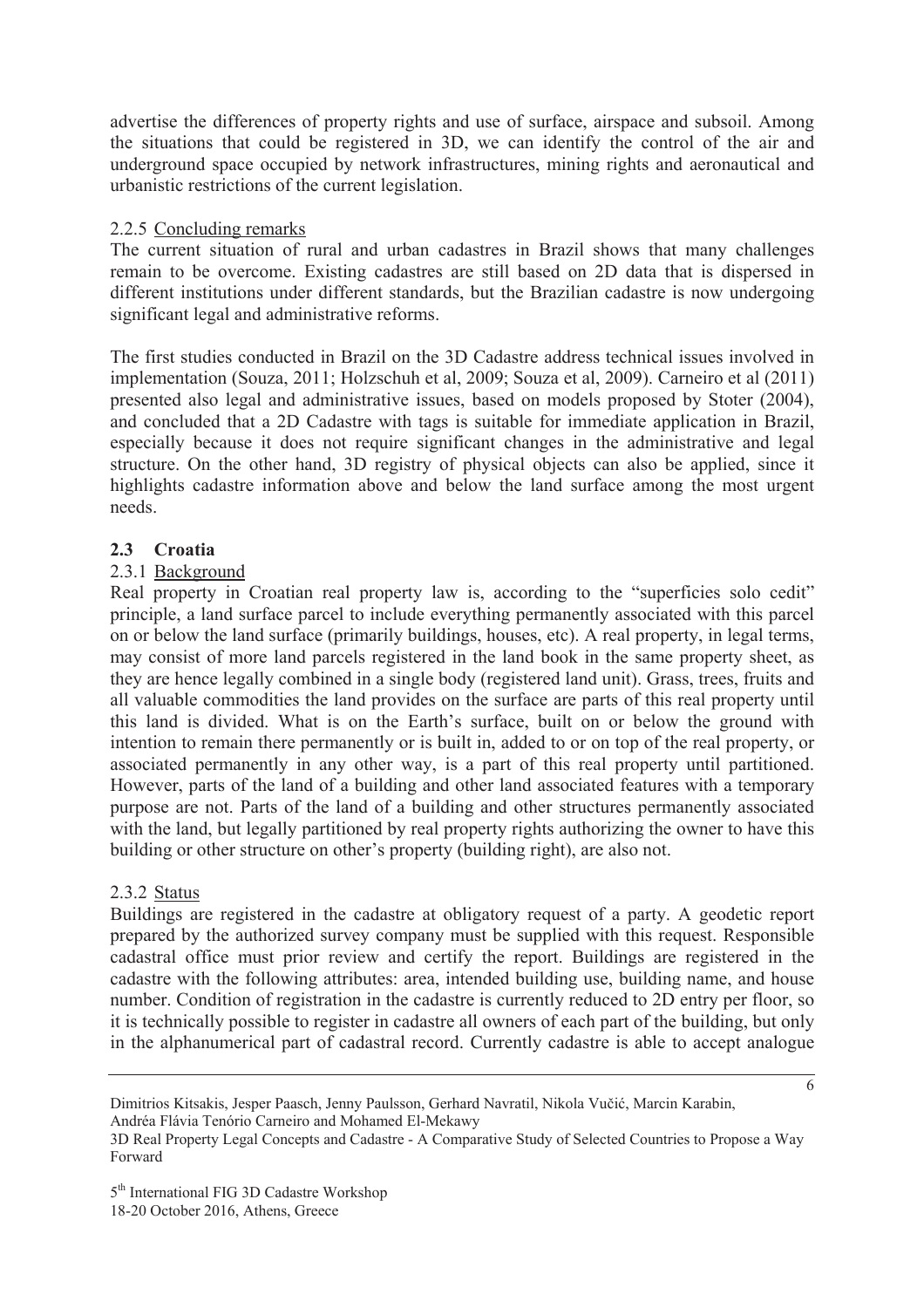and digital graphical data about every floor, but it is not an obligation by law. Only the land book has an obligation to accept elaborate on partition of real property. The cadastre has systematic data entry while in the land register entries are in free field form so the apartments and office spaces can be described in more detail (number of rooms and size of the apartment or office space in square meters). Registration of apartments and office spaces in Croatia has been separately operated since 1958. Registration of apartments and office spaces in Croatia has been continuously operated since 1991. It is a kind of 3D registration.

### 2.3.3 Legal definition of 3D objects

Rights referring to the use of a limited space will be registered as 2D parcel registered in the cadastre. However, the right registered might refer to a construction or space on several 2D parcels. Basic spatial unit of the real property cadastre is a cadastral parcel. One cadastral parcel is a unit of a cadastral municipality or cadastral region at sea determined by a parcel number and its boundaries. Unique identifier of the cadastral parcel consists of an identification number of the cadastral municipality or cadastral region at sea and the parcel number. Boundaries of the cadastral parcel may be borders or other boundaries defined by legal relations on the land surface.

### 2.3.4 Types of rights that can be registered in 3D

Types of rights that can be registered in 3D are any type of rights, which can be registered in 2D. According to the Ordinance on Surveying Design (Official Gazette 2014) the integral part of surveying design is a document called Geodetic Situational Draft. A situational draft is made to display position and elevation data on all visible natural and built features of the land surface in the construction area (e.g. buildings and other structures, utility lines with associated facilities, traffic infrastructure, vegetation, water and related objects, relief, etc.).

# 2.3.5 Concluding remarks

3D descriptions of land features currently are poor in Croatia. Particular parts of real property are registered in 2D diagrams with indication of the floor where they are located. One could consider this as a 2.5D approach (Fig. 3). This approach temporarily enables registration of rights in strata, but it does not support changes. Hence, it is necessary to develop the spatial representation component in registration of 3D objects of law. The best solution would be to add 3D data in cadastral plans (Vučić et al, 2011). This would facilitate registration and better description of particular structures such as bridges, tunnels, viaducts, overpasses, underpasses, underground structures, etc. Goals of the new Law on Real Property Cadastre **Figure 3. Figure** 



**Figure 3. Example of the visualization of apartments**

Dimitrios Kitsakis, Jesper Paasch, Jenny Paulsson, Gerhard Navratil, Nikola Vučić, Marcin Karabin, Andréa Flávia Tenório Carneiro and Mohamed El-Mekawy 3D Real Property Legal Concepts and Cadastre - A Comparative Study of Selected Countries to Propose a Way Forward

 $\overline{7}$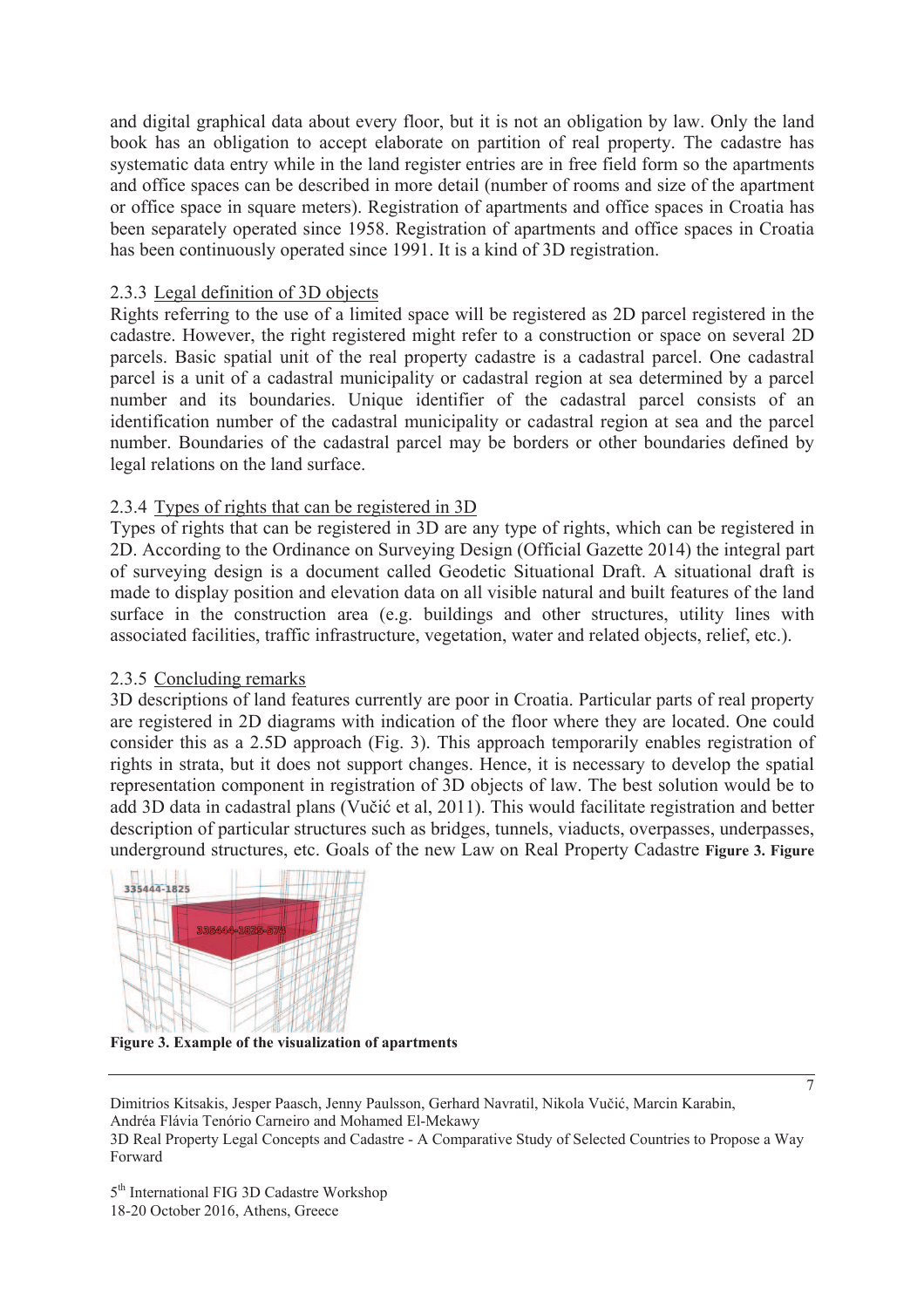and State Survey, which is being prepared, are legal regulation of 3D cadastre in the Republic of Croatia (building cadastre - which is in the process of study making). Also the central repository of Utility cadastre under the authority of the State Geodetic Administration is on the bringing procedure.

# **2.4 Greece**

# 2.4.1 Background

Greece has no established 3D Cadastre legislation and currently there is no indication of introducing so. The country is under cadastral survey due to the ongoing Hellenic Cadastre project and further amending of cadastral survey requirements to include more spatial data would increase the project's cost as well as delay its completion (Rokos, 2001). However, there is a significant number of real property objects that can be described as 3D and specific regulations apply, as presented below.

# 2.4.2 Legal Definition of 3D objects

Although real property objects with 3D characteristics are registered to the Hellenic Cadastre, such as horizontal and vertical ownership, mines, servitudes and Special Real Property Objects (SRPO), registration is limited on 2D land parcel. In case of underground antiquities or infrastructures, thematic cadastres projects have been established, e.g. the ongoing Archaeological Cadastre, or data is recorded by the agencies responsible for each utility.

*Apartment ownership* in Greece is called horizontal ownership. Law 3741 "about ownership per floors" establishes ownership of a floor or part of a floor, along with an indivisible share on common property. Cadastral registration does not require submission of volumetric or height data, although building's floor plans and cross sections are planned to be incorporated to the Hellenic Cadastre after completion of the project. Exact location of real property within a building cannot be directly accessed as only buildings' footprints are presented on the cadastral maps.

*Vertical ownership* allows for separate ownership of a building or buildings within a coowned land parcel; vertical ownership concept does not imply separate building and land ownership. In case that horizontal property is established within a vertical ownership, this constitutes a composite vertical ownership. Similarly to horizontal ownership, the boundaries of vertical or composite vertical ownership are not shown on the cadastral maps.

According to Greek Mineral Code, mineral exploration and extraction licenses are granted by the State that requires areas where mineral activities take place to be defined on survey drawings using geographical coordinates in national datum. Article 30 allows for mineral exploration activities on the surface parcel and below in unlimited depth. Mineral activities are registered in Mortgage Register Offices and operating Cadastral Offices under responsibility of the State (Article 86). Mines' boundaries are maintained on a separate layer in order to be separated from overlying land parcels.

Similarly, underground pipelines are considered to be of public benefit and are established through servitudes of passage. The law provides for further restrictions on building structures

Dimitrios Kitsakis, Jesper Paasch, Jenny Paulsson, Gerhard Navratil, Nikola Vučić, Marcin Karabin, Andréa Flávia Tenório Carneiro and Mohamed El-Mekawy

<sup>3</sup>D Real Property Legal Concepts and Cadastre - A Comparative Study of Selected Countries to Propose a Way Forward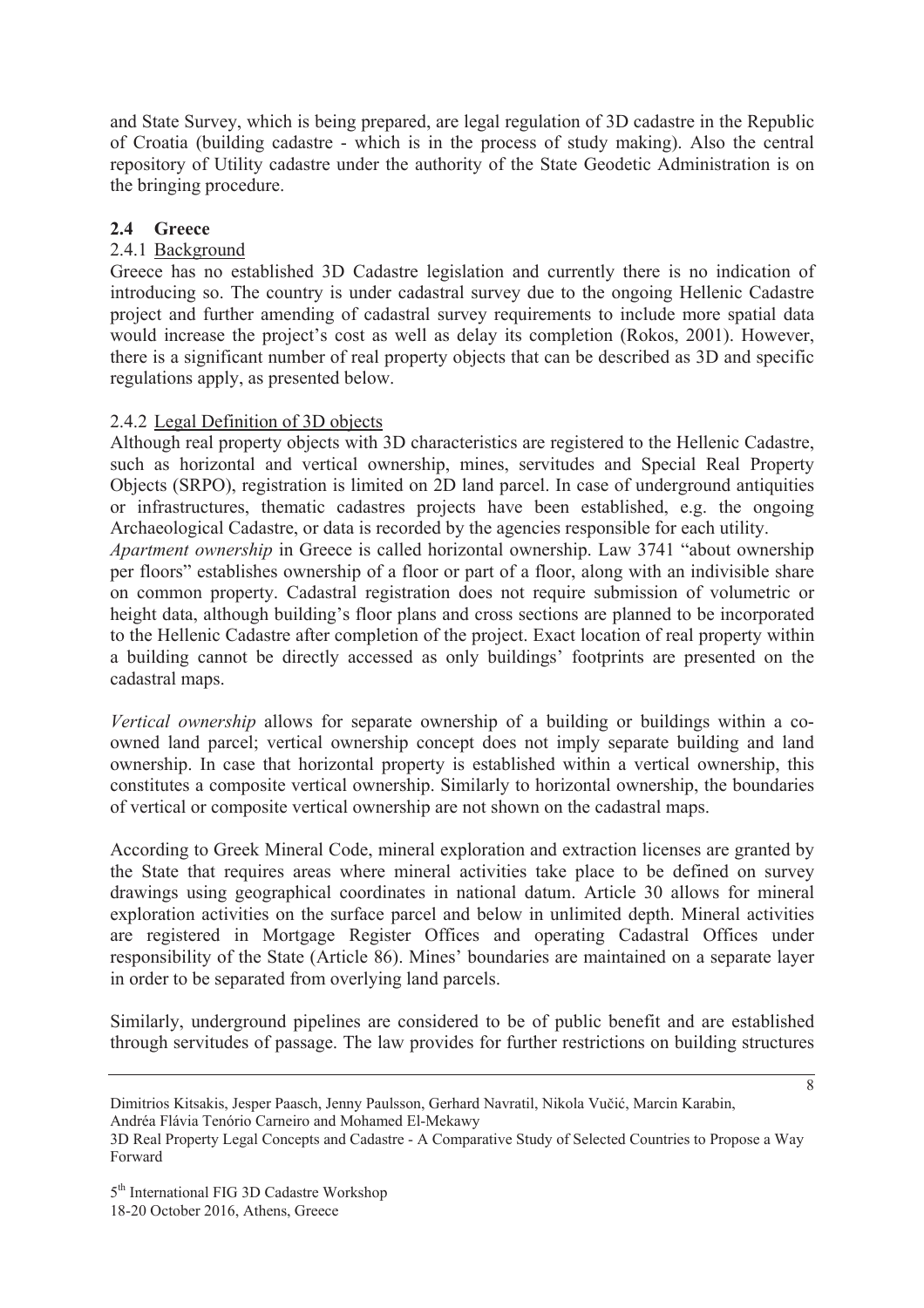and plantation along pipeline's centre line recorded to local Mortgage Register Offices or operating Cadastral Offices under Ministerial Decrees.

Recording of archaeological sites in Greece is under responsibility of the, currently under construction, 2D "Archaeological Cadastre". However, restrictions and responsibilities of land parcels that fall within regulations of Archaeological legislation are not recorded during this stage of the project.

Other types of 3D property units traced in Greece are SRPO, deriving from Customary Law including "anogeia" (constructions built over another parcel), "katogeia" (constructions built below ground level), "yposkafa" (constructions built below another parcel, usually dug into the earth), "syrmata" (constructions built on the seashore to draw boats during winter), arches (property objects extending over a road), wells and tanks. Registration of SRPO requires data regarding all involved parcels. Tags are used to identify such objects with reference to the unique cadastral identifiers of related parcels. A separate layer is used to present SRPO to the cadastral map either as polygons or as points, as presented in Figure 4.



**Figure 4. Presentation of "***yposkafa***" (left) and "***anogeia***" (right) on a cadastral map (in blue) and tags (red boxes) on a descriptive database. (Source: NCMA S.A. National Cadastre and Mapping Agency)**

### 2.4.3 Concluding remarks

Although a significant number of 3D real property situations can be traced in Greece, there has been no progress towards the establishment of 3D Cadastre legislation. Stratification of real property is currently accommodated within 2D legal and cadastral framework, while the effect of the right of superficies is under evaluation due to its recent establishment and limited application field (state owned real property). Current legal and administrative framework can merely address complex situations of real property stratification. Systematic research is conducted on academic level, (Papaefthymiou et al, 2004; Tsiliakou and Dimopoulou, 2011; Dimopoulou and Elia, 2012; Kitsakis and Dimopoulou, 2014) on the aspects and implementation of a 3D cadastral concept in Greece. Completion of the Hellenic Cadastre project is anticipated to allow for concentration on legal and administrative reforms to accommodate 3D cadastral issues.

# **2.5 Poland**

# 2.5.1 Background

In Poland the 2D cadastral system is using 2D parcels in order to register rights to the land. According to the cadastral law in the Polish cadastral system there are registered three types of cadastral objects: land parcels, buildings and apartments.

Andréa Flávia Tenório Carneiro and Mohamed El-Mekawy

Dimitrios Kitsakis, Jesper Paasch, Jenny Paulsson, Gerhard Navratil, Nikola Vučić, Marcin Karabin,

<sup>3</sup>D Real Property Legal Concepts and Cadastre - A Comparative Study of Selected Countries to Propose a Way Forward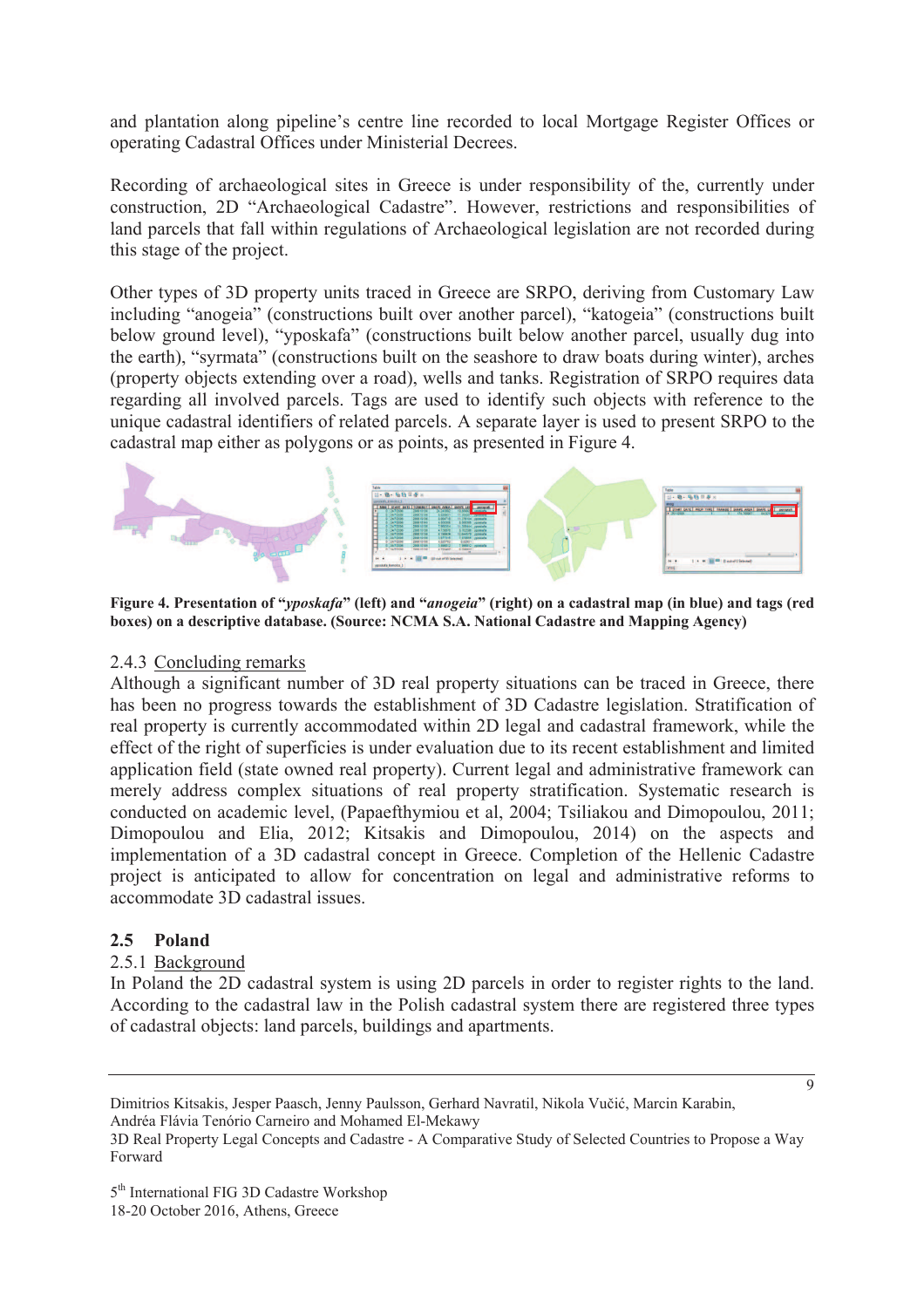Ownership of apartments in Poland is a kind of 3D registration. Although apartments have 3D characteristics, registration is still based on 2D parcels. Modelling in 3D is not implemented.

As said in Karabin (2011), apartments, together with accessory rooms, are marked on projections of appropriate storeys of buildings; in case when accessory rooms are located outside a dwelling building, they are also marked on a copy of cadastral map. The above documents become an annex to an act which establishes a separate ownership of apartment. Those documents are stored in a land book and in a cadastre in analogue form.

### 2.5.2 Status

There is no 3D cadastre in Poland. Only some proposals from academic centers exists. Complex model for Poland was worked out by Karabin (2013; 2014). Karabin For Poland Karabin (2013; 2014) proposed new cadastral objects, i.e. 2D and 3D parcels, as a result of the proposed registration of the minimum  $(Z-)$  and maximum  $(Z+)$  levels, which define the vertical extent of property in a metric system. It allows the implementation of a "layer" approach to the rights and restrictions in the cadastre. This idea of a "layer" approach has been presented, among others, by Dimopoulou and Elia (2012) (Figure 5 left).

### 2.5.3 Legal definition of 3D objects

In mentioned above proposal performed by Karabin (2013; 2014) there are described new 3D cadastral objects for Poland. Karabin (2013) assumed that space should be subdivided into layers: the space accessible by the owner and the space, which will be reserved for the State Treasury - required for security of the aircraft traffic, the space where natural resources occur, below the depth accessible by the private owner. Dimopoulou and Elia (2012) proposed the following division: 1 - Potential building/constructing space right owned by the State or the Local Authority, 2 - Potential building/constructing space right owned by the parcel owner/s, 3 - Existing building owned by the parcel owner/s, 4 - Parcel owned by one or more private parties, 5 - Land space under the parcel owned by the State or the Local Authority.

Karabin (2013) proposed a small modification and considered the necessity of registration of the space owned by the State which will never be a subject of private ownership (for example space necessary for assurance of the air traffic, space where natural resources occur, below the depth accessible by the private entity). According to that idea Karabin (2013) proposed new cadastral objects: 2D cadastral parcel and 3D cadastral parcel.

#### 2.5.4 Concluding remarks

First of all it is necessary to introduce in Poland the division of space of a property. Second necessary step is to register in the cadastre the minimum  $(Z-)$  and maximum  $(Z+)$  levels,

Dimitrios Kitsakis, Jesper Paasch, Jenny Paulsson, Gerhard Navratil, Nikola Vučić, Marcin Karabin, Andréa Flávia Tenório Carneiro and Mohamed El-Mekawy 3D Real Property Legal Concepts and Cadastre - A Comparative Study of Selected Countries to Propose a Way Forward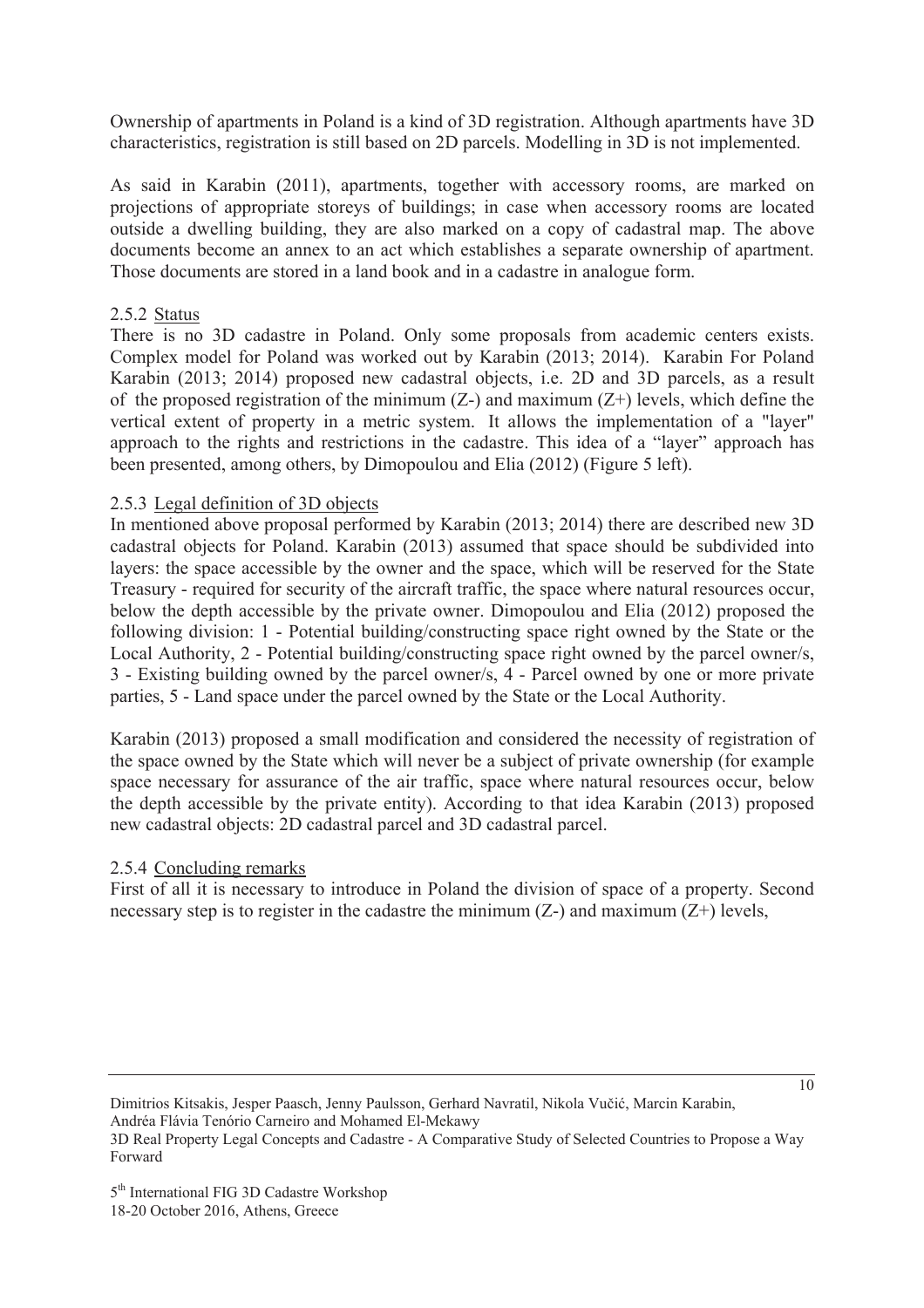

**Figure 5. (left) The "layer" approach to the 3D cadastre (Source: Dimopoulou and Elia, 2012), (right) The structures visible in blue - the legal space of the 3D cadastral parcel. Space of construction in the form of a 3D city model (inside the legal space). (Source: Ying et al (2012)** 

which define the vertical extent of property. It is also important to distinguish between legal space of the 3D cadastral parcel and space of construction. This idea was presented by Ying et al (2012): "we design two types of cadastral geospace: 3D land space and 3D housing/building space. 3D land space is a certain vertical extension of the 2D parcel according to planning or demands of architecture, and 3D housing/building space is the physical space or its approximation", Figure 5 (right).

Above guidelines allow to make a first step for introduction of a 3D cadastral system in Poland. Complex model approaches of 3D Cadastre for Poland exists (e.g. Karabin, 2013).

#### **2.6 Sweden**

#### 2.6.1 Background

Sweden is in relation to its size a scarcely populated country. The majority of the population is centred in or in a close distance of the major city centres (Source:Statistics Sweden). This may create complex situations of ownership and other rights, restrictions and responsibilities associated with land (and water and air). One solution to efficiently manage these situations has been the introduction of the concept of 3D property in Sweden.

All land and, in principle, all water areas are divided into property units or joint property units, which are recorded in the Swedish cadastre, consisting of a textual and a spatial part. The property unit is registered with a unique registration identification number.

#### 2.6.2 Status

The concept of 3D property was introduced into the Swedish legislation in 2004 and expanded in 2009 by the addition of condominium (apartment) ownership. It is, however, still a new instrument for land management. There has been an increase in interest for 3D property and ownership apartments in later years, although the demand has failed to meet the expectations prior to the implementation of the 3D property and condominium legislation (El-Mekawy et al, 2014).

Dimitrios Kitsakis, Jesper Paasch, Jenny Paulsson, Gerhard Navratil, Nikola Vučić, Marcin Karabin, Andréa Flávia Tenório Carneiro and Mohamed El-Mekawy

<sup>3</sup>D Real Property Legal Concepts and Cadastre - A Comparative Study of Selected Countries to Propose a Way Forward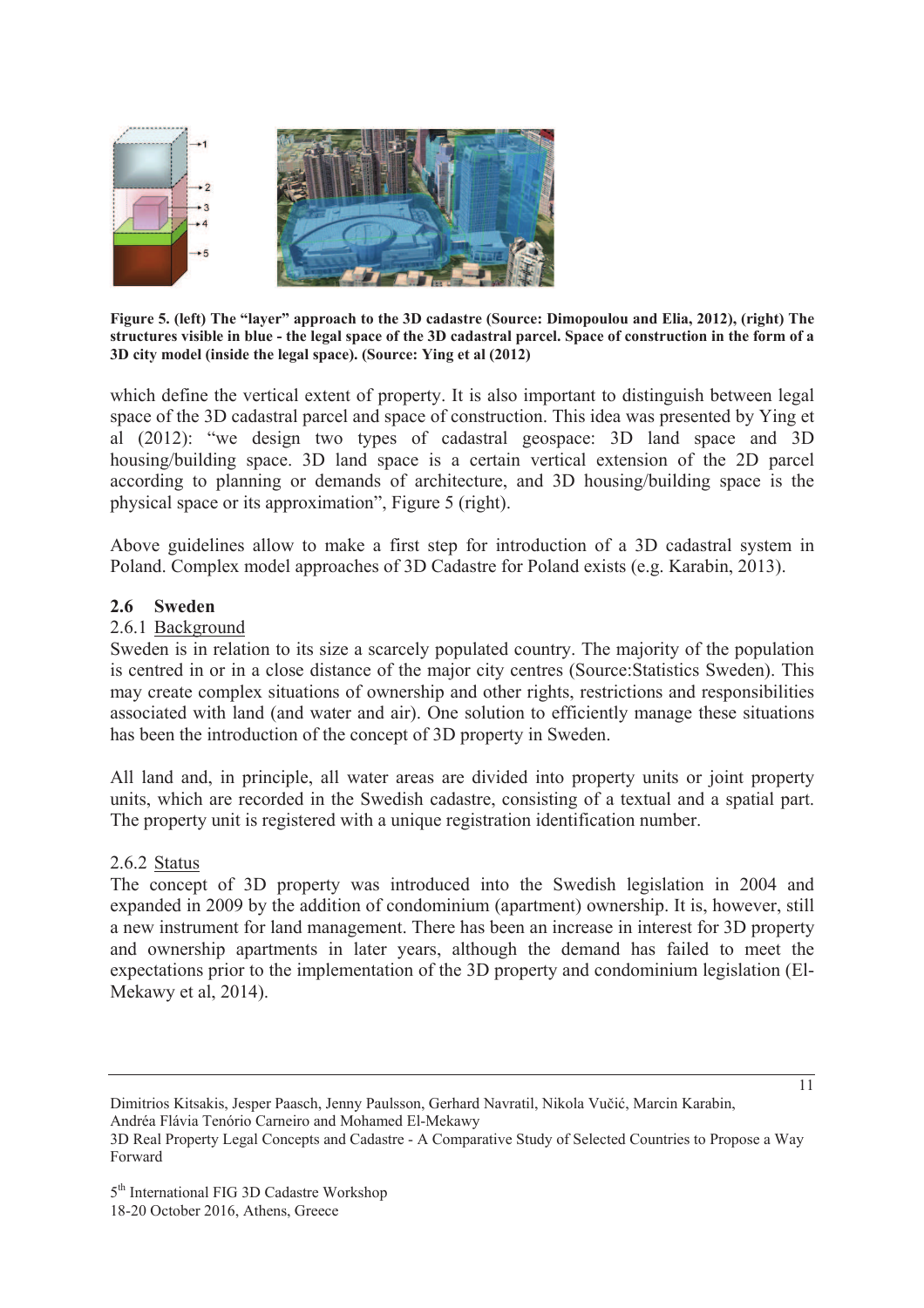# 2.6.3 Legal definition of 3D objects

3D property is defined as a property unit, which in its entirety is delimited both horizontally and vertically (Swedish Land Code, Chap. 1, Section 1a). It can separate and contain different functions such as units consisting of several apartments or offices, commercial premises, etc. It also often consists of infrastructure objects, e.g. tunnels or other large underground facilities. The 3D unit must relate to a (whole or part of a) built construction or other physical facility (Fig. 6). A Swedish 3D property may extend under or over one or more ground parcels. It is therefore not bound to be located within the boundaries of a 2D property. Condominium apartments are solely created for residential purposes and special conditions and restrictions apply concerning the formation of 3D property (Paulsson, 2012).

# 2.6.4 Types of rights that can be registered in 3D

There are no limitations on the range of rights related to 3D units. Neither are there any limitations on the range of restrictions or responsibilities related to 3D units. The range of rights to be formed on a 3D property does not differ from those created on 2D property, e.g. ownership, easement/servitude and different types of access and use rights (El-Mekawy et al, 2014).

### 2.6.5 Concluding remarks

Taking into consideration that 3D property formation only has been possible for a little more than a decade the number of 3D properties today is still limited but there seems to be an increase in interest to use 3D property formation as an instrument to solve complex ownership and use right issues in urban environments.



**Figure 6. Principle of Swedish 3D property (Paulsson, 2012)** 

Dimitrios Kitsakis, Jesper Paasch, Jenny Paulsson, Gerhard Navratil, Nikola Vučić, Marcin Karabin, Andréa Flávia Tenório Carneiro and Mohamed El-Mekawy 3D Real Property Legal Concepts and Cadastre - A Comparative Study of Selected Countries to Propose a Way Forward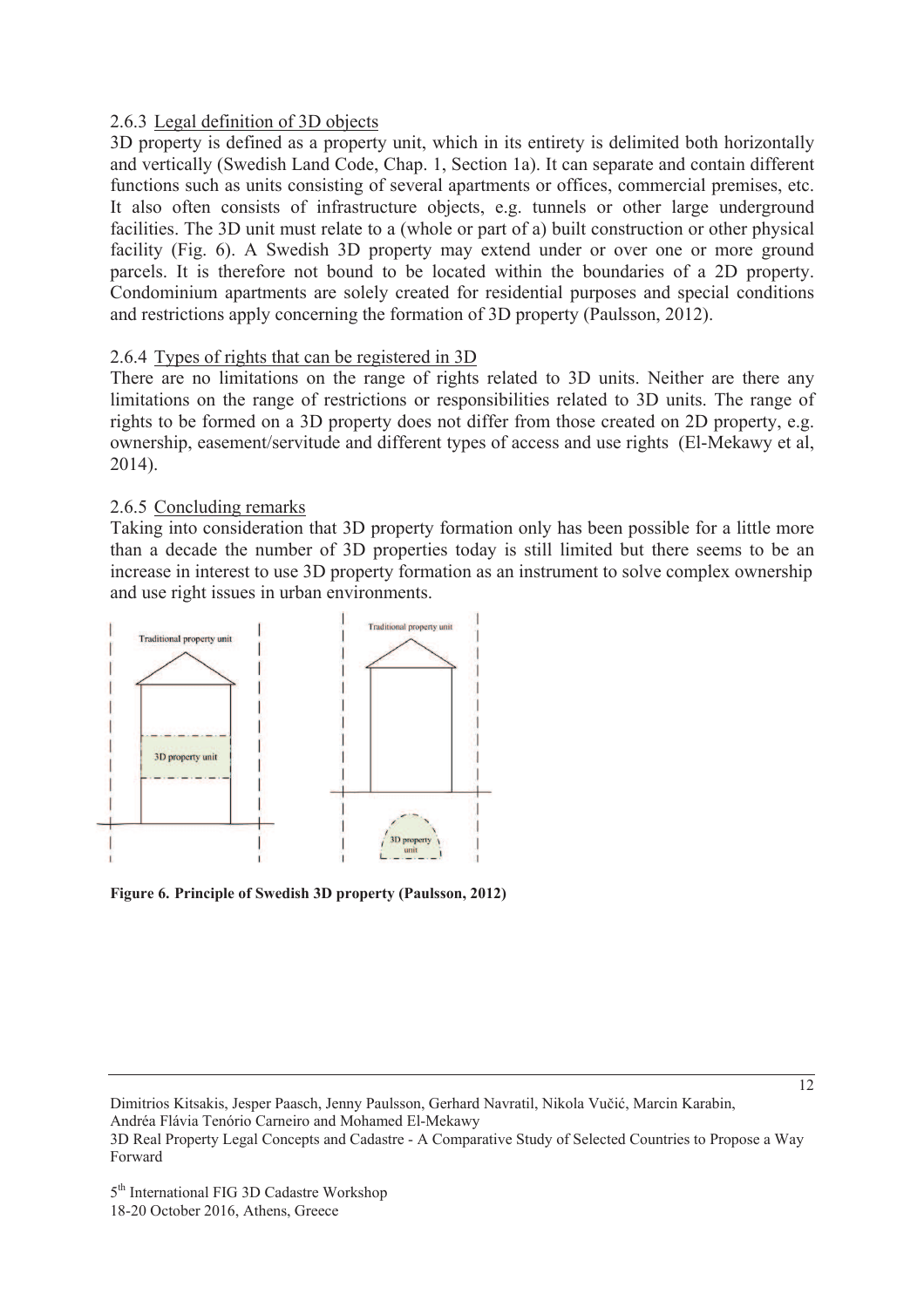# **3. DISCUSSION AND CONCLUSIONS**

### **3.1 Discussion**

The case studies from the various countries have been a valuable tool for identifying and comparing issues of interest for legal concepts of 3D cadastres. They can be summarized in the tables below.

| Country       | <b>Background</b>                                                                                                                                                                                                                                                                    | <b>Status</b>                                                                                                                                    | <b>Legal definition of 3D</b><br>objects                                                                                                                              | <b>Rights that</b><br>can be regi-<br>stered in 3D                                                                                     |
|---------------|--------------------------------------------------------------------------------------------------------------------------------------------------------------------------------------------------------------------------------------------------------------------------------------|--------------------------------------------------------------------------------------------------------------------------------------------------|-----------------------------------------------------------------------------------------------------------------------------------------------------------------------|----------------------------------------------------------------------------------------------------------------------------------------|
| Austria       | Long established cadastral<br>system.<br>Currently focuses on<br>digitising analogue cadastral<br>archive                                                                                                                                                                            | Only 2D spatial<br>restrictions registered                                                                                                       | $N/A$ (Does not apply)                                                                                                                                                | No rights<br>registered in<br>3D                                                                                                       |
| <b>Brazil</b> | Non unified urban cadastre<br>under municipalities'<br>authority                                                                                                                                                                                                                     | The difference<br>between building<br>rights and ownership<br>is highlighted                                                                     | identification<br>Parcels<br>derives from unit number<br>based on orthogonal<br>projection                                                                            | No rights<br>registered in<br>3D                                                                                                       |
| Croatia       | Superficies<br>solo cedit<br>principle - parts of a building<br>and other land associated<br>features with<br>temporary purpose not<br>registered. Parts of a building<br>and other structures<br>permanently associated with<br>land based on building rights<br>are not registered | Registration of part<br>of building<br>ownership<br>alphanumerically to<br>Land Registry -<br>Apartment<br>ownership is a kind<br>of 3D registry | Rights<br>referring to use of<br>limited space will be<br>registered in land book on a<br>2D parcel registered in the<br>cadastre.                                    | Same as in 2D<br>- Situational<br>draft<br>displaying<br>position and<br>elevation data<br>on visible<br>natural and<br>built features |
| Greece        | No 3D cadastre legislation<br>although significant number<br>of 3D real property objects                                                                                                                                                                                             | Significant number<br>of laws regulating<br>real property objects<br>with 3D<br>characteristics                                                  | N/A (Does not apply)                                                                                                                                                  | No rights<br>registered in<br>3D                                                                                                       |
| Poland        | 2D parcels registered                                                                                                                                                                                                                                                                | "Layers" approach is<br>proposed for Polish<br>3D Cadastre                                                                                       | $N/A$ (Does not apply)                                                                                                                                                | No rights<br>registered in<br>3D                                                                                                       |
| <b>Sweden</b> | Complex RRRs on real<br>property                                                                                                                                                                                                                                                     | 3D Cadastre<br>legislation since<br>$2004 -$<br>Condominium<br>legislation<br>established since<br>2009                                          | 3D property is defined as a<br>property unit which in its<br>entirety is delimited both<br>horizontally and vertically<br>(Swedish Land Code, Chap.<br>1, Section 1a) | No difference<br>with 2D real<br>$property - No$<br>limitations in<br>3D RRRs                                                          |

|  |  |  | Table 1. Summary of national case studies |  |  |
|--|--|--|-------------------------------------------|--|--|
|--|--|--|-------------------------------------------|--|--|

Dimitrios Kitsakis, Jesper Paasch, Jenny Paulsson, Gerhard Navratil, Nikola Vučić, Marcin Karabin, Andréa Flávia Tenório Carneiro and Mohamed El-Mekawy 3D Real Property Legal Concepts and Cadastre - A Comparative Study of Selected Countries to Propose a Way Forward

5<sup>th</sup> International FIG 3D Cadastre Workshop 18-20 October 2016, Athens, Greece

13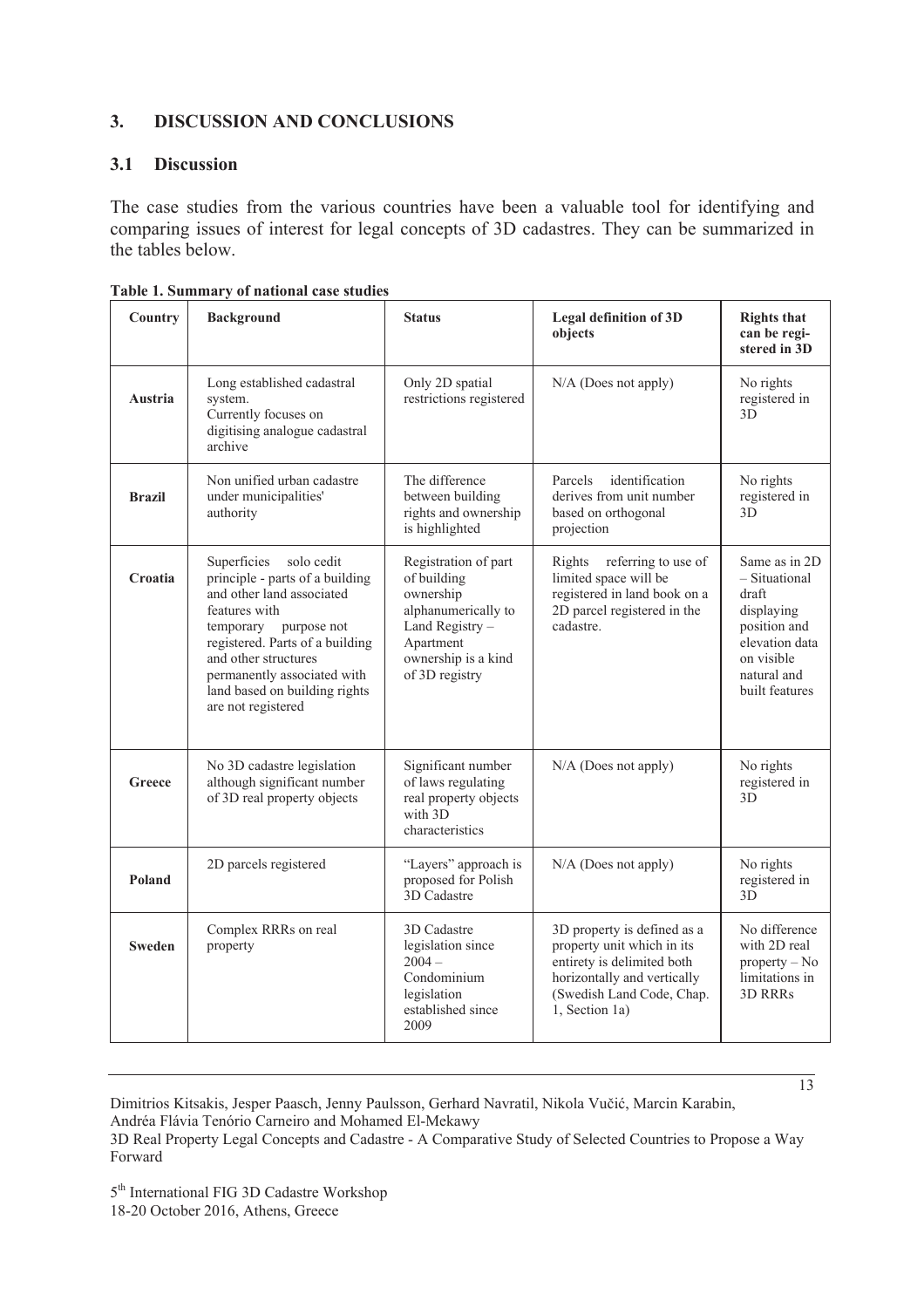Table 1 above summarises information provided for each of the examined countries. Despite their, Civil Law origins each country is based on different background, reflecting both conceptional differences in real property registration along with different levels of cadastral infrastructure. This includes long lasting cadastral systems, e.g. Austria, to the ongoing Hellenic Cadastre and centralised systems to systems managed in municipal level. However, all of the examined countries share a number of, different in each case, 3D real property objects that can be efficiently managed by establishing 3D cadastre legislation.

Examining current status of 3D cadastral objects recording (Table 1, "Status" section), a number of differences in legal and organisational framework can be traced. Swedish operational 3D cadastral legislation constitutes a distinct category compared to the rest of 2D, Roman principles based legislation. 2D based real property recording applies to each of the examined countries, except from Sweden, while different issues are highlighted in each case, as following.

A kind of 3D registration of apartment ownership applies in Croatia and Poland, while the need of clarification between building rights and ownership is highlighted in Brazil; in Greece, a complex legal framework regulates real property which, combined with delays in completing the on-going Hellenic Cadastre, inhibits focus on 3D cadastral issues.

Legal definition of 3D objects also varies. Apart from the Swedish case where a precise 3D real property definition is used including also residence-purpose-based condominium, 2D definitions apply in all other countries. Real property objects are also registered in 2D as projections to cadastral parcels. 3D characteristics are simplified in 2D restrictions' registration or may even not be presented to the cadastral maps, e.g. Austria. Themed cadastres may also be used, focusing on specific objects' recording, although lacking 3D recording of affected real property units, e.g. Archaeological Cadastre in Greece.

As for rights that are registered in 3D, except of Sweden where no limitation of 3D RRRs registration exists, none of the examined countries register RRRs in 3D, although, depending on each country's phase of 3D Cadastre legislation establishment, different concepts are considered.

From the case studies it is evident that the areas discussed in the legal framework working sessions at the 3D cadastre workshop in 2014 (Paasch, 2014) in which 3D legal research could be improved are still relevant. The workshop concluded that comparative studies on the use of 3D property concepts are a valuable input for understanding other legal systems and receive input for e.g. further development of one´s own legal system(s). This paper has presented such comparative case studies which have shown the presence of issues still to be solved. As noticed, several such issues are reported as obstacles and discussion points when developing 3D cadastres in the studied countries. Questions concerning the status of 3D real property, the national legal definition of 3D objects and what types of rights that can be registered in 3D have briefly been shown.

Dimitrios Kitsakis, Jesper Paasch, Jenny Paulsson, Gerhard Navratil, Nikola Vučić, Marcin Karabin, Andréa Flávia Tenório Carneiro and Mohamed El-Mekawy

<sup>3</sup>D Real Property Legal Concepts and Cadastre - A Comparative Study of Selected Countries to Propose a Way Forward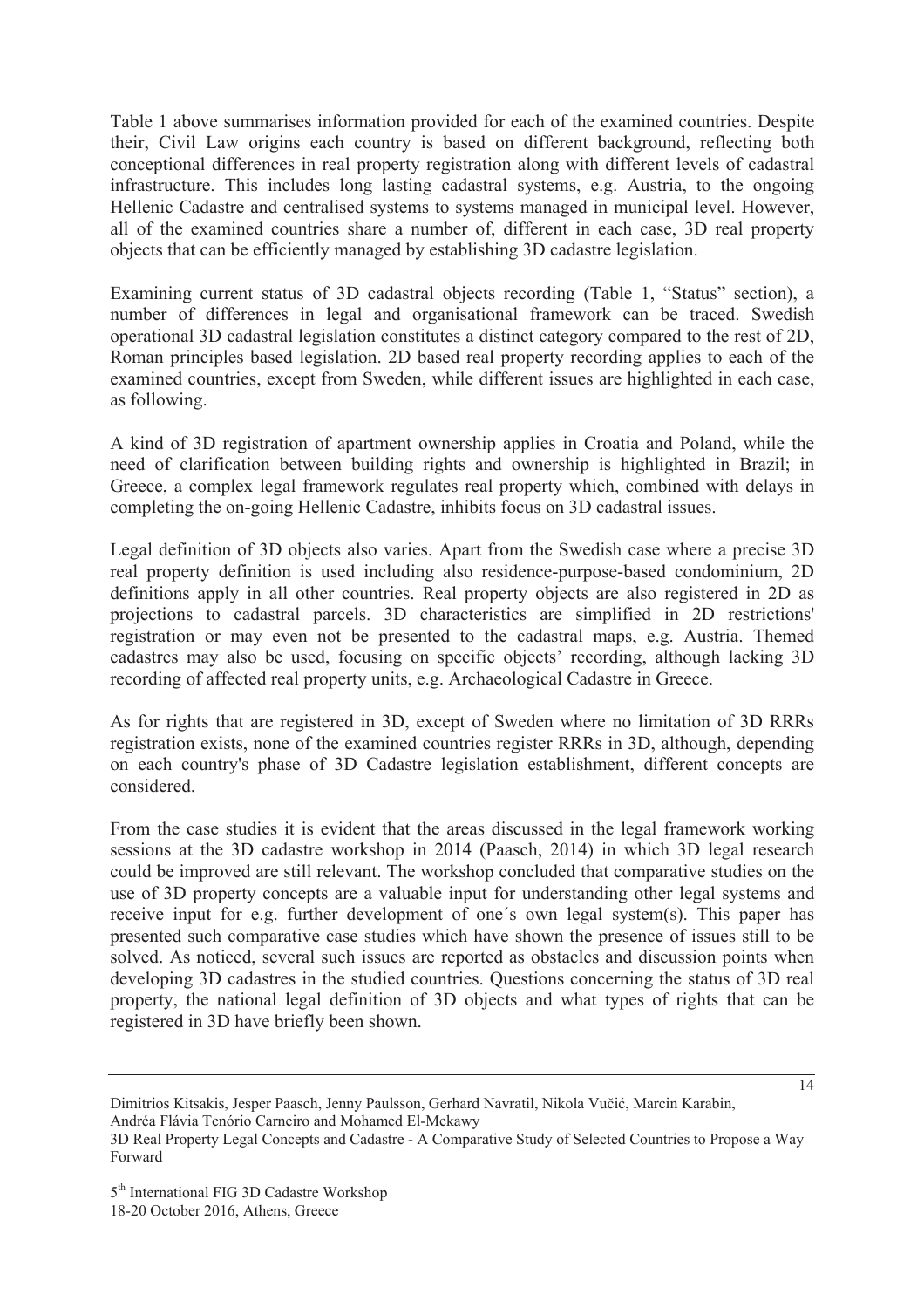| Country        | <b>Existing 3D cadastral objects</b><br>(registered or not)                                                                                                      | 3D cadastral objects<br>(registered)                                                                        | <b>Presentation of 3D</b><br>objects to<br>cadastral map | <b>Type of</b><br>cadastral<br>parcel (2D/3D) |
|----------------|------------------------------------------------------------------------------------------------------------------------------------------------------------------|-------------------------------------------------------------------------------------------------------------|----------------------------------------------------------|-----------------------------------------------|
| <b>Austria</b> | Tunnels<br>Condominiums<br>Wine cellars                                                                                                                          | $T$ unnels <sup>1</sup><br>Condominiums<br>Wine cellars                                                     | 2D                                                       | 2D                                            |
| <b>Brazil</b>  | Surface occupation<br>Subsoil occupation<br>Air space occupation                                                                                                 | Apartment buildings                                                                                         | 2D (orthogonal<br>projection)                            | 2D                                            |
| Croatia        | Apartments<br>Office spaces<br>buildings and other structures<br>utility lines with associated<br>facilities traffic infrastructure<br>water and related objects | Apartments<br>Office spaces                                                                                 | 2.5D                                                     | 2D                                            |
| Greece         | Horizontal ownership/<br>condominium<br>Vertical ownership<br><b>Mines</b><br><b>SRPO</b><br>Utility servitudes                                                  | Horizontal<br>ownership/<br>condominium<br>Vertical ownership<br>Mines<br><b>SRPO</b><br>Utility servitudes | $2D^2$                                                   | 2D                                            |
| Poland         | Tunnels (railway, subway etc)<br>apartments                                                                                                                      | land parcels<br>buildings<br>apartments                                                                     | 2D                                                       | 2D                                            |
| <b>Sweden</b>  | Apartments offices, commercial<br>premises, etc. infrastructure<br>objects, e.g. tunnels or other large<br>underground facilities, etc.                          | No limitations on<br>registrable rights                                                                     | $2D^3$                                                   | 3D (3D)<br>property unit)                     |

**Table 2. 3D property objects, presentation on cadastral maps and cadastral parcel types per case study** 

<sup>1</sup> Not shown on the cadastral maps but can be registered as restrictions on the land registry

<sup>2</sup> Special layer for mines and SRPO is used

<sup>3</sup> Special symbology of 3D property units

All of the examined countries share the Roman principles' approach regarding real property, although legal definition of 3D property in each case varies significantly. Condominium concepts are mainly recognised as 3D property objects registered in almost every one of the examined countries (however in 2D), while in each one, separate objects with 3D characteristics (such as underground infrastructures and SRPO) are also recorded exploiting various techniques including unique identifiers and 3D tags. Issues such as real property recording in 3D, or management of cross boundary objects within cadastral databases, still remain unresolved. Furthermore, contradictions between the 3D property concept with constitutional stipulations of real property still need to be compromised.

Dimitrios Kitsakis, Jesper Paasch, Jenny Paulsson, Gerhard Navratil, Nikola Vučić, Marcin Karabin, Andréa Flávia Tenório Carneiro and Mohamed El-Mekawy

<sup>15</sup> 

<sup>3</sup>D Real Property Legal Concepts and Cadastre - A Comparative Study of Selected Countries to Propose a Way Forward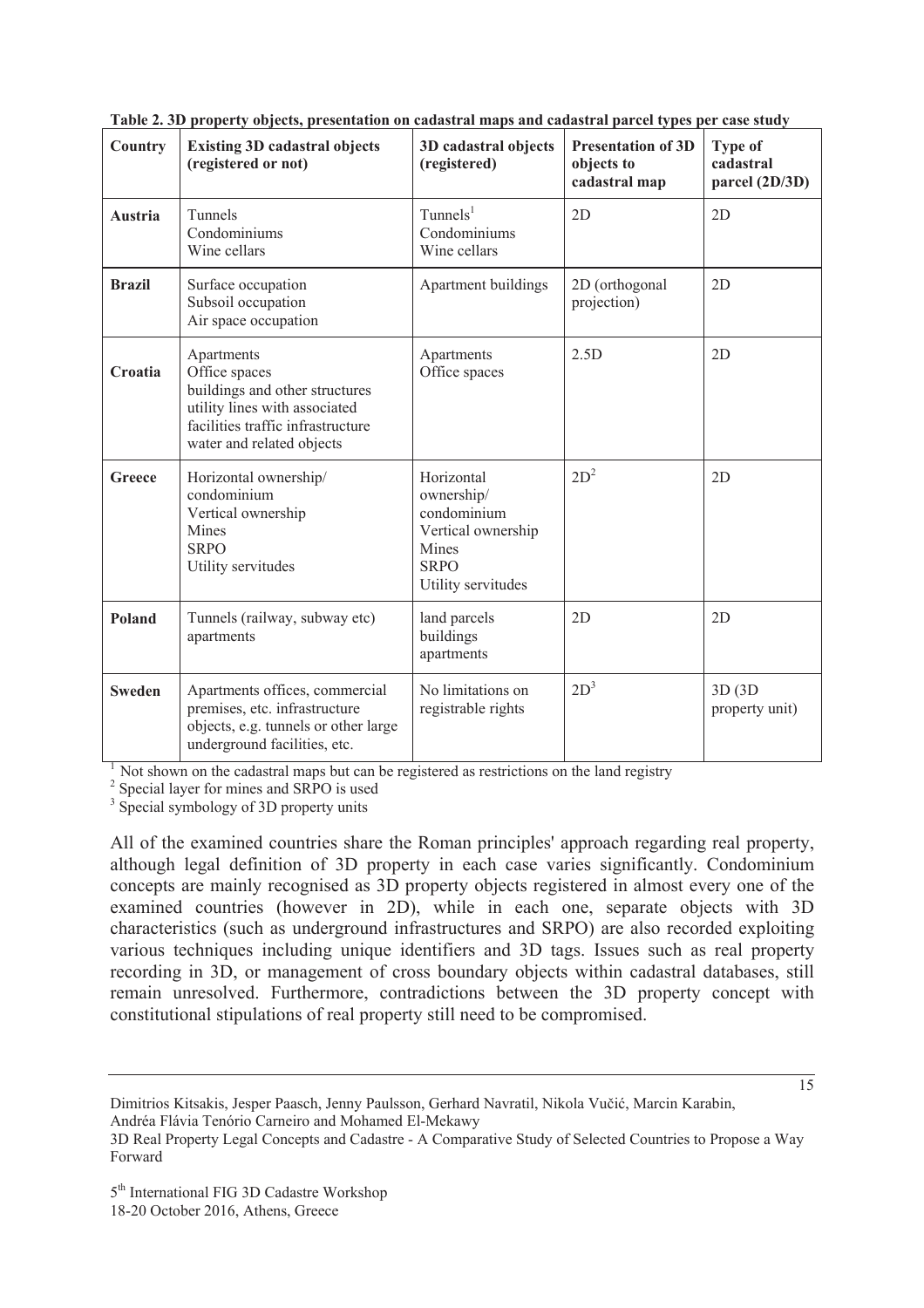Literature also provides research towards exploitation of Building Information Modelling technology to real estate (e.g. Clason, 2007; Quie and Ziao, 2014). In this study, use of BIM models is broadly applied in Sweden; El-Mekawy et al (2014) conclude that although BIM aims for other purposes except of 3D Cadastre, it can provide 3D information for building components. The rest of the examined countries do not statutorily require BIM models, while in most of them use of BIM technology is on primary stage and limited for construction modelling and not real estate purposes. Incorporation of countries that statutorily implement BIM solutions in real estate in similar future studies could contribute to clearer conclusions regarding influence of BIM technology to 3D Cadastre.

From the studies the importance of legal aspects of 3D cadastre is evident and we believe that research towards this direction should be continued and promoted. Not only researchers should continue this important task, but also legal professionals should be motivated to participate in 3D cadastre research, using an interdisciplinary approach.

### **3.2 Conclusions**

In the 4th International FIG 3D Cadastre Workshop, different interesting topics and approaches were discussed with examples from different countries. Even though most of the presented articles focused on proposed technical solutions for 3D cadastre and its related issues, the legal aspects were emphasized in the workshop. In addition to that, the legal aspects were discussed as main key players of the design and requirements for developing complete and real 3D cadastral information systems and applications. In this paper, we take the discussion further by emphasizing the role of the legal aspects as bases for developing legal cadastral systems that cope with the rapid development in the building industry, building information modelling (BIM) and geospatial information systems (e.g. GIS) for urban development.

Summarising the concepts of the exemplified case studies, it seems that implemented solutions are not significantly different, although different aspects of 3D property are taken into account, deriving from variations regarding cadastral systems' structure, types of recorded objects and other issues related to national peculiarities of each country's legislation. Case studies examined vary as far as the level of 3D Cadastre legislation implementation is concerned, including countries with already operating 3D Cadastre legislation (e.g. Sweden) and others where introduction of 3D Cadastre legislation is under discussion (e.g. Croatia and Poland) either at an advanced level or at an early stage.

Based on case studies analysis, it can be concluded that introduction of a 3D cadastral system would require re-defining real property in 3D space using unambiguous 3D terminology, the establishment of legal instruments to subdivide, consolidate and manage 3D real property in 3D space, introduction of 3D Public Law Regulations (PLR), amendment of cadastral survey procedures and data recording to incorporate 3D characteristics of real property, as well as transition of current 2D real property to 3D.

Dimitrios Kitsakis, Jesper Paasch, Jenny Paulsson, Gerhard Navratil, Nikola Vučić, Marcin Karabin, Andréa Flávia Tenório Carneiro and Mohamed El-Mekawy

<sup>3</sup>D Real Property Legal Concepts and Cadastre - A Comparative Study of Selected Countries to Propose a Way Forward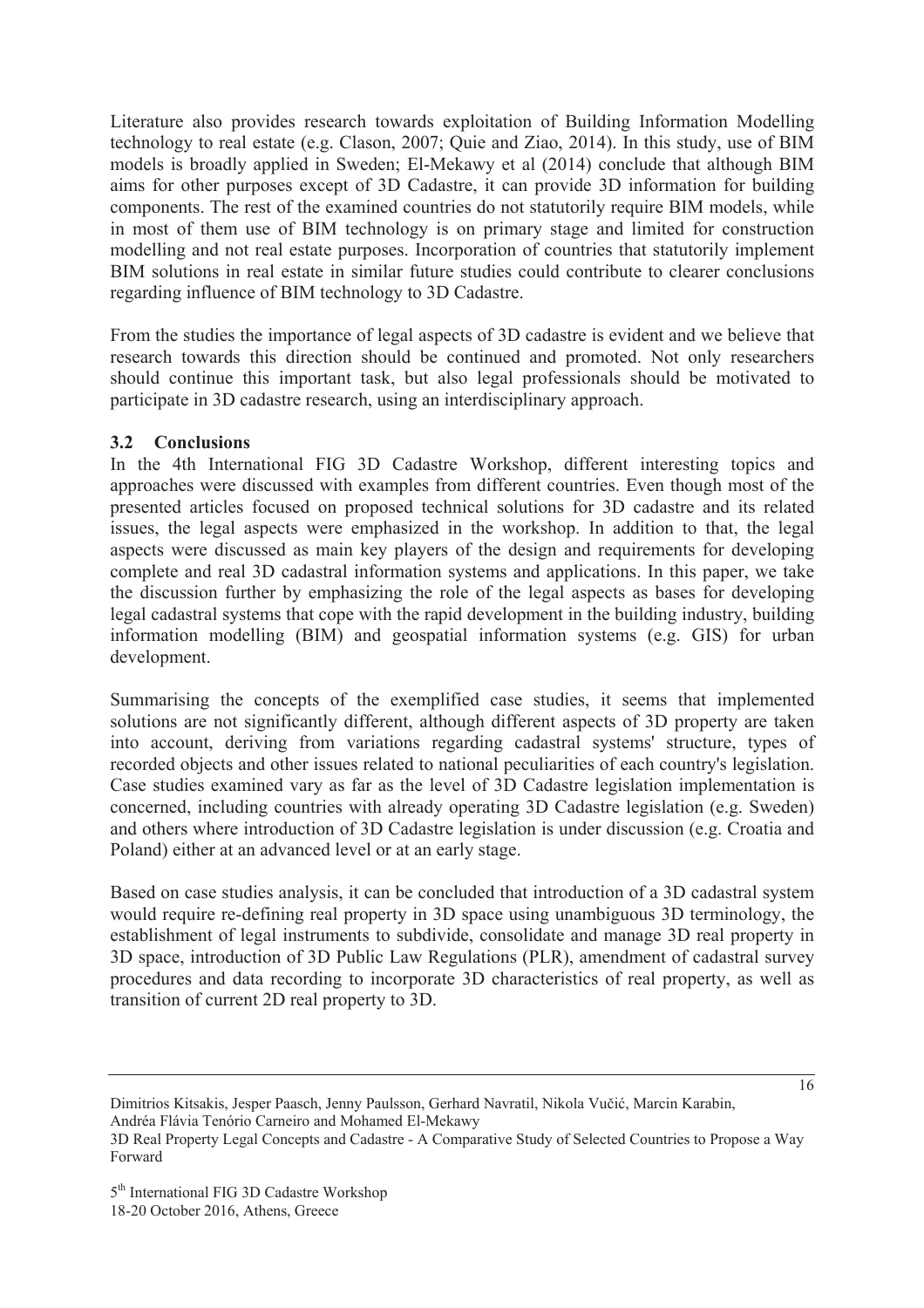### **4. FURTHER RESEARCH**

Although researchers from many countries investigated the need for 3D documentation of RRRs in their countries, only a limited number of them already have a working 3D cadastre. The study presented the situation in six different countries but only the Swedish cadastre provides the possibility to register 3D parcels. This opens several questions:

- To what extent do the authorities realise the need for 3D and how can it be facilitated?
- What are the necessary extensions to existing legal rules sets if advance an existing cadastre from 2D to 3D?
- What are the departments or expert fields that should be involved in each country to facilitate a 3D cadastre system?
- To what extent is it possible to create a theoretical framework for a 3D cadastre that is independent of the national legislation?
- x How can a terminological framework/ontology for 3D cadastre be based on the international standard for land administration, LADM, ISO 19152?
- How can 3D cadastre be further the use of Building Information Modeling (BIM) and vice-versa?
- How should such a framework be structured and how could it be translated into geometrical concepts?
- How should economic questions such as cost-benefit analysis and valuation issues be handled?
- How to raise awareness of 3D issues among other professions, e.g. spatial planners and economists?

These questions will require different kinds of research activities. Given that this study focused on authors' national experience, a more extended research including African and Asian countries, would be of great benefit to 3D cadastre research and the establishment of national 3D Cadastres. It will also be necessary to investigate problems with current implementations and separate technical issues from legal limitations, e.g., is it technically impossible to define a specifically shaped 3D parcel or is this kind of shape not allowed in the legal framework? Therefore, research on empirical guidelines or frameworks for each country, i.e. guiding a process towards the implementation of 3D cadastre systems, might be seen needed for better communications and consensus decisions among the involved stakeholders with their responsibilities. Considering the different levels of the six studied countries on the 3D cadastre process, an important outcome from this study might be targeted as a starting point for comprehensive ontology that can potentially be used in integrating land administration information resources.

Dimitrios Kitsakis, Jesper Paasch, Jenny Paulsson, Gerhard Navratil, Nikola Vučić, Marcin Karabin, Andréa Flávia Tenório Carneiro and Mohamed El-Mekawy 3D Real Property Legal Concepts and Cadastre - A Comparative Study of Selected Countries to Propose a Way Forward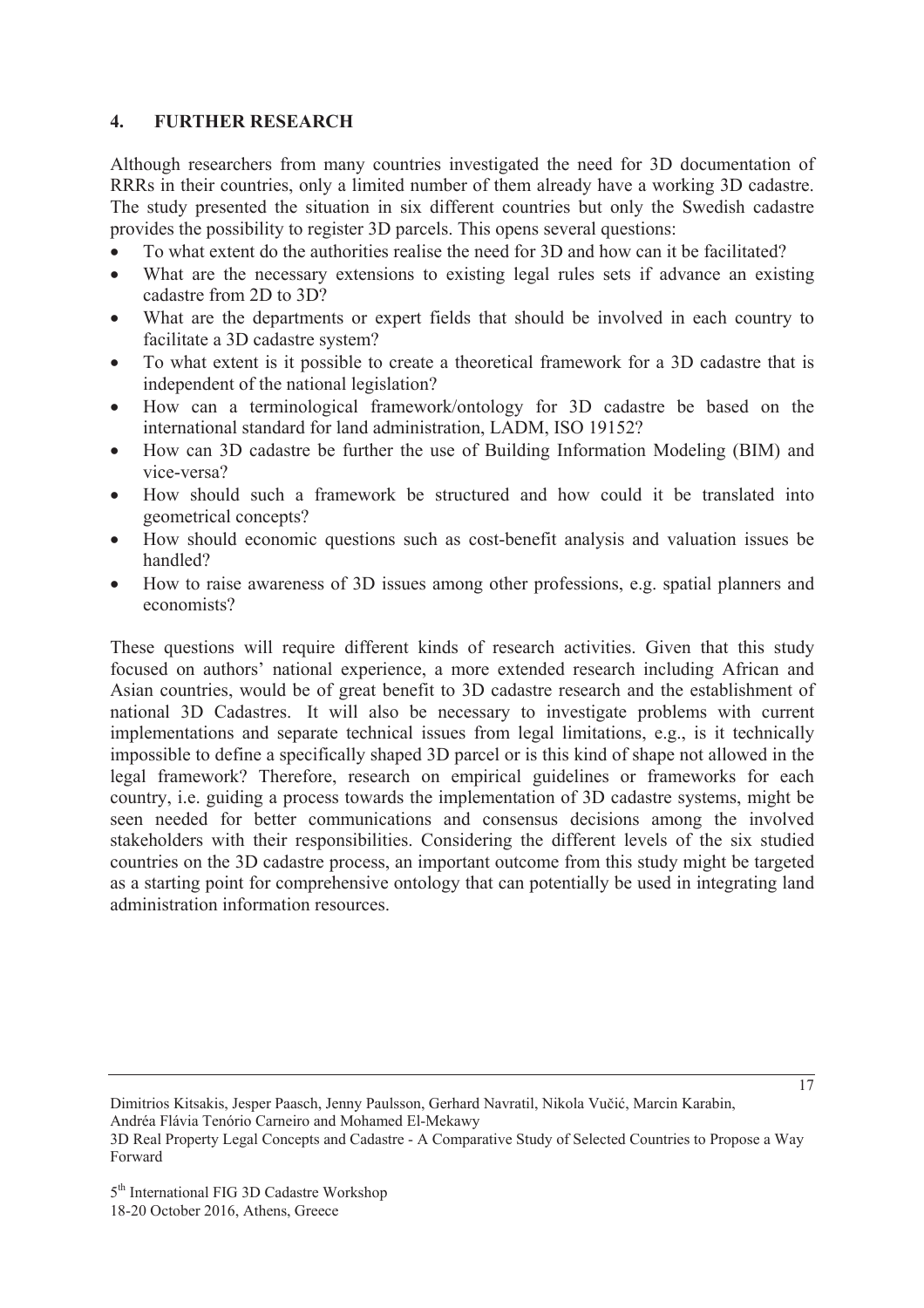### **REFERENCES**

Araujo, A.L. (2015). Cadastro 3D no Brasil a partir de varredura a laser (Laser Scanning), PhD Thesis, Universidade Federal de Santa Catarina. Florianópolis, Brazil, 179 p.

Brasil. Law # 10.257 (2001). In: http://www.planalto.gov.br/ccivil\_03/leis/LEIS\_2001/L10257.htm.

Brasil. Law # 10.406 (Civil Code, 2002). In: http://www.planalto.gov.br/ccivil\_03/leis/2002/L10406compilada.htm.

Carneiro, A.F.T., Erba, D.A. and Augusto, E.A.A. (2011). Preliminary Analysis of the Possibilities for the Implementation of 3D Cadastre in Brazil. In: Proceedings 2nd International Workshop on 3D Cadastres 16-18 November 2011, Delft, the Netherlands.

Clason, J. (2007). Building Information Modeling: Value for Real Estate Developers and Owners, MSc. Thesis, Department of Architecture, Massachusetts Institute of Technology, USA.

Costa, T.S.P. (2016). Cadastro Urbano no Brasil com base no Land Administration Domain Model (LADM). Master's Thesis. Universidade Federal de Pernambuco. Recife, Brazil.

Dimopoulou E. and Elia E. (2012). Legal aspects of 3D property rights, restrictions and responsibilities in Greece and Cyprus. In: van Oosterom, P., Guo, R., Li, L., Ying, S., Angsüsser, S. (Eds.), Proceedings 3rd International Workshop on 3D Cadastres: Developments and Practices, 25-26 October 2012, Shenzhen, China, pp. 41-60.

El-Mekawy, M., Paasch, J.M. and Paulsson, J. (2014). The Integration of 3D Cadastre, 3D property formation and BIM in Sweden. In: Proceedings 4th International FIG 3D Cadastre Workshop, Dubai, United Arab Emirates, 9-11 November 2014, pp. 17-34.

Erba, D., A. and Piumetto, M.A. (2012). 3D Cadastre in the Federal Countries of Latin America. In: Proceedings FIG Working Week 2012. Rome, Italy, 6-10 May 2012. http://www.gdmc.nl/3dcadastre/literature/3Dcad\_2012\_18.pdf.

FIG (2002). Registration of Properties in Strata. Report on the working sessions. International workshop on "3D Cadastres", Delft, the Netherlands, November 28th-30th 2001.

Ho, S., Rajabifard, A. and Kalantari, M. (2015). Invisible constraints on 3D innovation in land administration: A case study on the city of Melbourne. Land Use Policy 42, pp. 412-425.

Dimitrios Kitsakis, Jesper Paasch, Jenny Paulsson, Gerhard Navratil, Nikola Vučić, Marcin Karabin, Andréa Flávia Tenório Carneiro and Mohamed El-Mekawy

<sup>3</sup>D Real Property Legal Concepts and Cadastre - A Comparative Study of Selected Countries to Propose a Way Forward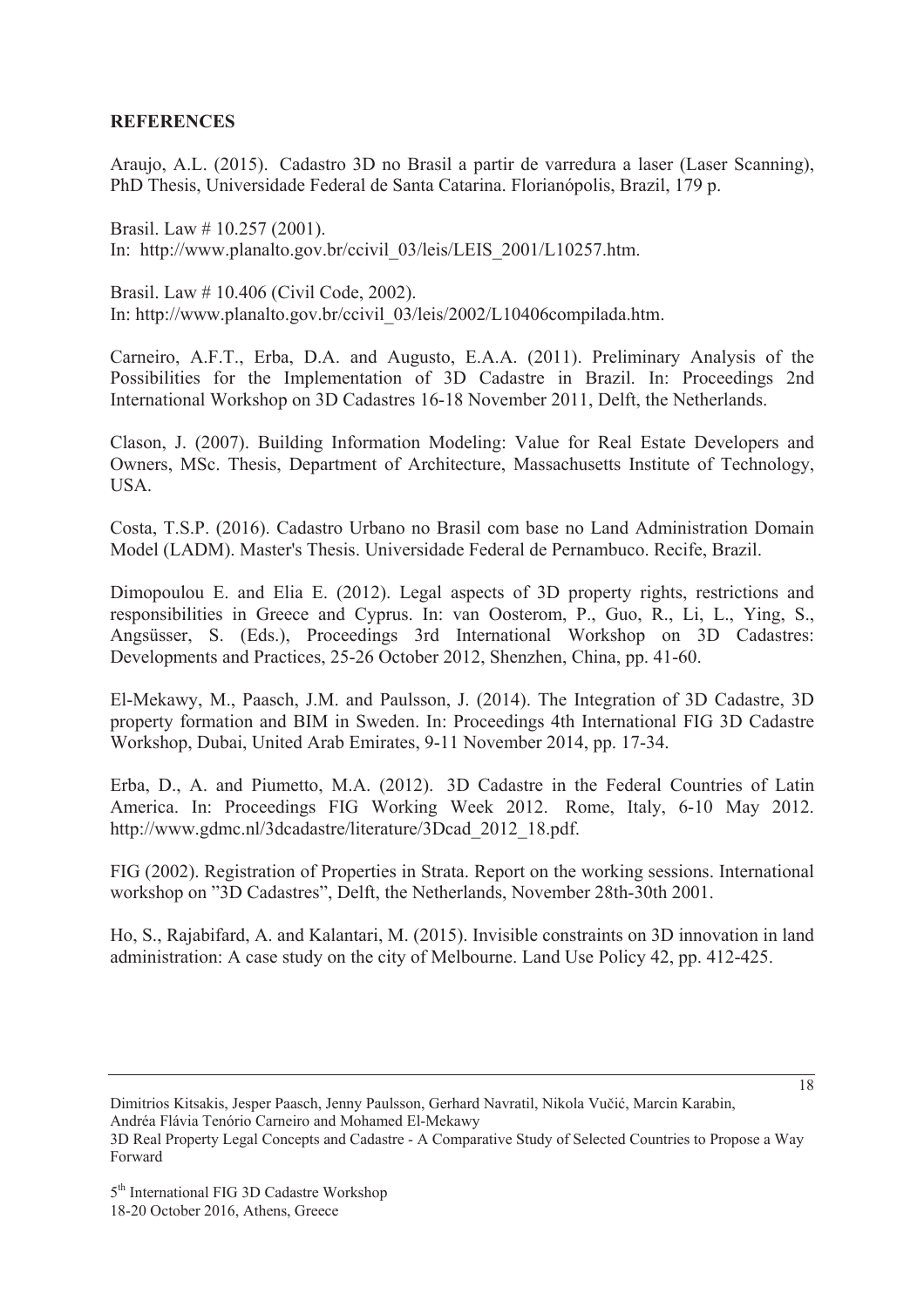Holzschuh, M.L., Amorim, A. and Souza, G.H.B. (2009). Spatial Date Base and the 3D Cadastre: Case Study Using the POSTGRESQL Database and POSTGIS Spatial Extension to Represent Spatial Parcels. In: IV Brazilian Geodetic Sciences Conference, Curitiba. IV Brazilian Geodetic Sciences Conference. Curitiba, Brazil.

Karabin, M. (2014). A concept of a model approach to the 3D cadastre in Poland – technical and legal aspects. In: van Oosterom, P., Fendel, E. (Eds.), Proceedings 4th International FIG 3D Cadastre Workshop, 9-11 November 2014, Dubai, United Arab Emirates, pp. 281 - 298.

Karabin, M. (2011). Registration of the Premises in 2D Cadastral System in Poland. In FIG Working Week 2011 "Bridging the Gap between Cultures", Marrakech, Morocco, 18-22 May 2011, article no 4818, Database on the World Wide Web www.oicrf.org.

Karabin, M. (2013). A concept of a model approach to the 3D cadastre in Poland. D.Sc. Thesis, Warsaw University of Technology – Scientific Work – Geodesy Series, Number of Book 51 (116 p.), Oficyna Wydawnicza Politechniki Warszawskiej, Warsaw, May 2013.

Karki, S., Thompson, R., McDougall, K., Cumerford, N. and van Oosterom, P. (2011). ISO Land Administration Domain Model and LandXML in the Development of Digital Survey Plan Lodgement for 3D Cadastre in Australia. In: Proceedings 2nd International Workshop on 3D Cadastres, 16-18 November 2011, Delft, the Netherlands, pp. 65-84.

Kaufmann J. and Steudler, D. (1998). Cadastre 2014. International Federation of Surveyors (FIG), Copenhagen, Denmark

Kitsakis, D. and Dimopoulou, E. (2014). Contribution of Existing Documentation to 3D Cadastre, In: van Oosterom, P., Fendel, E. (Eds.), Proceedings 4th International FIG 3D Cadastre Workshop, 9-11 November 2014, Dubai, UAE, pp. 239-256.

Lichtenberger, E., Topf, G, Rudolf, N. and Feucht, R. (2015). Digitalisierung der Katasterarchive - das zweite Jahr der Umsetzung. In: BEV, Leistungsbericht 2015, pp. 30-32. http://www.bev.gv.at/pls/portal/docs/PAGE/BEV\_PORTAL\_CONTENT\_ALLGEMEIN/055 0\_SUPPORT/0500\_DOWNLOADS/LEISTUNGSBERICHT\_2015.PDF.

Mangioni, V., Viitanen, K., Falkenbach, H. and Sipilä, T. (2012). Three Dimensional Property Rights and Reassembly: Cases of Sydney and Helsinki, FIG Working Week 2012, Rome, Italy, 14 p.

Navratil, G. and Hackl, M. (2007). 3D-Kataster, In: Proceedings of Real CORP 007 (Schrenk, M., Popovich, V.V., Benedikt, J., eds.), Verein CORPO, pp. 621-628.

Official Gazette of the Republic of Croatia, 2014. Ordinance on Surveying Design, No. 12/2014, 56/2014

Dimitrios Kitsakis, Jesper Paasch, Jenny Paulsson, Gerhard Navratil, Nikola Vučić, Marcin Karabin, Andréa Flávia Tenório Carneiro and Mohamed El-Mekawy

<sup>3</sup>D Real Property Legal Concepts and Cadastre - A Comparative Study of Selected Countries to Propose a Way Forward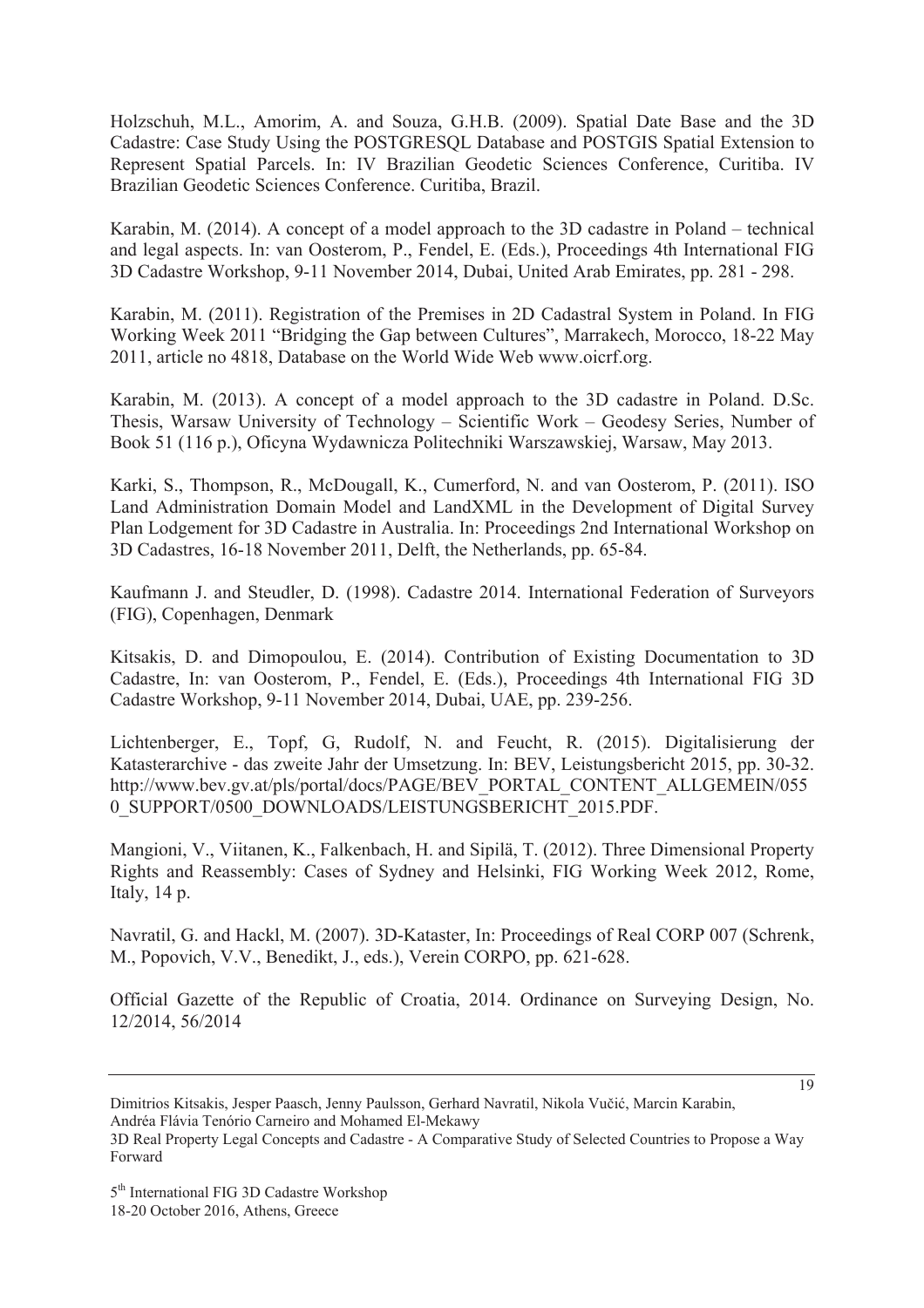Paasch, J. M. (2014). Parallel working sessions. 1. Legal framework 3D cadastres. Report from working session I and II. 4th International FIG 3D Cadastre Workshop. http://www.gdmc.nl/3DCadastres/workshop2014/programme/Pres2014\_p28.pdf.

Paasch, J.M and Paulsson, J. (2014). Legal Framework 3D Cadastres – Position Paper 1. In: van Oosterom, P., Fendel, E. (Eds.), Proceedings 4th International FIG 3D Cadastre Workshop, 9-11 November 2014, Dubai, UAE, pp. 411-416.

Papaefthymiou M., Labropoulos T. an Zentelis P. (2004). 3D Cadastre in Greece, Legal, Physical and Practical Issues. Application on Santorini Island, FIG Working Week 2004 Athens, Greece, May 22-27, 2004.

Paulsson, J. (2007). 3D Property Rights - An Analysis of Key Factors Based on International Experience. PhD Thesis., KTH Royal Institute of Technology, Stockholm, Sweden.

Paulsson, J. (2012). Swedish 3D Property in an International Comparison. In: van Oosterom, P., Guo, R., Li, L., Ying, S., Angsüsser, S. (Eds.), Proceedings 3rd International Workshop on 3D Cadastres: Developments and Practices 25-26 October 2012, Shenzhen, China, pp. 23-40.

Paulsson, J. and Paasch, J. M. (2013). 3D Property Research from a Legal Perspective, Computers, Environment and Urban Systems, Vol. 40, July 2013, pp. 7-13.

Quie, E.T. and Jiao, Y.Y. (2014). Discussion of the BIM Implementation Mode in Real Estate Development Companies, Applied Mechanics and Materials, Vols. 651-653, pp. 1147-1150, 2014.

Roić, M., 2012. Upravljanje zemljišnim informacijama – Katastar, University of Zagreb, Faculty of Geodesy, Zagreb, Croatia.

Rokos, D. (2001). Conceptual Modeling of Real Property Objects for the Hellenic Cadastre, 2nd International Workshop on "3D Cadastres", 28-30 November 2001, Delft, the **Netherlands** 

Saboya, R.T. (2008). Transferência do Direito de Construir. Urbanidades, Planejamento Urbano e Planos Diretores. In: http://urbanidades.arq.br/2008/06/transferencia-do-direito-deconstruir/.

Sala de la, S. and Erba, D. (2012. Construyendo los conceptos de Propiedad 3D y Parcela 3D en Brasil, 8th FIG Regional Conference 2012, Surveying towards Sustainable Development, Montevideo, Uruguay, 26 – 29 November 2012.

Sherry, C. (2009). The New South Wales strata and Community Titles Acts – A case study of legislatively created high rise and master planned communities. International Journal of Law in the Built Environment. Vol. 1 No. 2, 2009, pp. 130–142.

20

Dimitrios Kitsakis, Jesper Paasch, Jenny Paulsson, Gerhard Navratil, Nikola Vučić, Marcin Karabin, Andréa Flávia Tenório Carneiro and Mohamed El-Mekawy

<sup>3</sup>D Real Property Legal Concepts and Cadastre - A Comparative Study of Selected Countries to Propose a Way Forward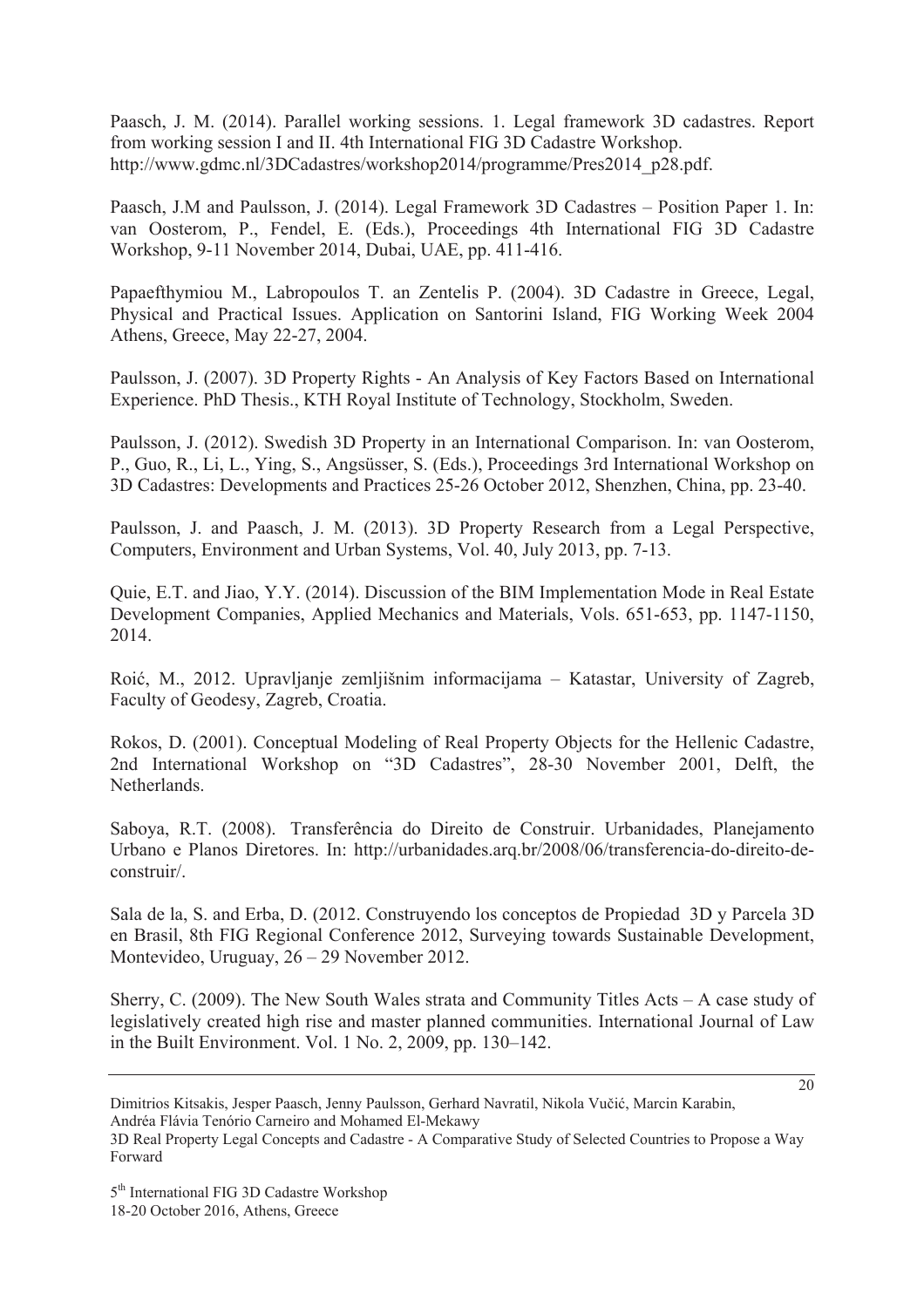Souza, G.H.B. de, Amorim, A. and Holzschuh, M.L. (2009). Laser Scanner Terrestre para o Cadastro 3D: Viabilidades para Aquisição, Modelagem e Representação, VI Colóquio Brasileiro de Ciências Geodésicas, VI Colóquio Brasileiro de Ciências Geodésicas, Curitiba, Brazil.

Souza, G.H.B. (2011). 3D Cadastral Systems: feasibility of the Brazilian cadastral system, PhD Thesis, Sao Paulo State University. Universidade Estadual de São Paulo.

Stoter, J., van Oosterom, P. and Ploeger, H. (2012). The phased 3D cadastre implementation in the Netherlands. In: van Oosterom, P., Guo, R., Li, L., Ying, S., Angsüsser, S. (Eds.), Proceedings 3rd International Workshop on 3D Cadastres: Developments and Practices, 25-26 October 2012, Shenzhen, China, pp. 203 – 218.

Stoter, J., Ploeger, H. and Louwman, W. (2011). Registration of 3D Situations in Land Administration in the Netherlands. In: Proceedings 2nd International Workshop on 3D Cadastres, Delft, the Netherlands.

Stoter, J., Ploeger, H. and van Oosterom, P. (2013). 3D Cadastre in the Netherlands: Developments and International Applicability. Computers, Environment and Urban Systems Special Issue 3D Cadastres II, 40 (July), pp. 56-67.

Stoter, J. and van Oosterom, P. (2006). 3D Cadastre in an International Context. CRC Press, Boca Raton, FL.

Stoter, J. (2004). 3D Cadastre, Ph.D. Thesis, Technical University of Delft, Netherlands Geodetic Commission, Delft, the Netherlands.

Tsiliakou, E. and Dimopoulou, E. (2011). Adjusting the 2D Hellenic Cadastre to the Complex 3D World – Possibilities and Constraints, In: Proceedings 2nd International Workshop on 3D Cadastres 16-18 November 2011, Delft, the Netherlands.

Vučić, N., Roić, M. and Kapović, Z. (2011). Current Situation and Prospect of 3D Cadastre in Croatia, 2nd International FIG Workshop on 3D Cadastre, 16-18 November, Delft, the **Netherlands** 

Ying, S., Guo, R., Li, L. and He, B. (2012). Application of 3D GIS to 3D Cadastre in Urban Environment. In: van Oosterom, P., Guo, R., Li, L., Ying, S., Angsüsser, S. (Eds.), Proceedings 3rd International Workshop on 3D Cadastres: Developments and Practices, 25-26 October 2012, Shenzhen, China, pp. 253 – 272.

#### **URL REFERENCES:**

URL 1: https://esavjetovanja.gov.hr/ECon/MainScreen?entityId=3418, Proposal - Law on Real Property Cadastre and State Survey

Dimitrios Kitsakis, Jesper Paasch, Jenny Paulsson, Gerhard Navratil, Nikola Vučić, Marcin Karabin, Andréa Flávia Tenório Carneiro and Mohamed El-Mekawy 3D Real Property Legal Concepts and Cadastre - A Comparative Study of Selected Countries to Propose a Way Forward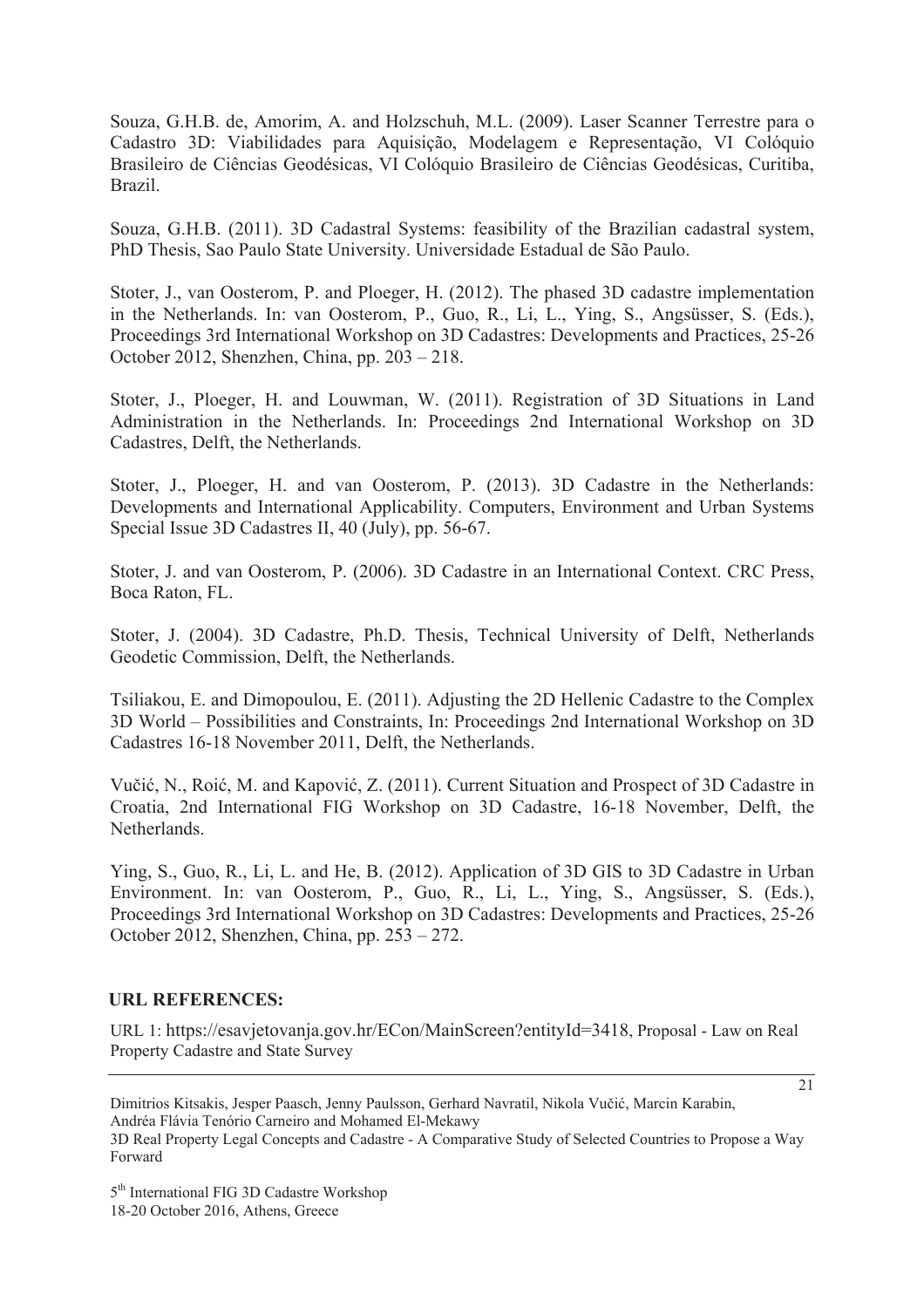#### **BIOGRAPHICAL NOTES**

**Dimitrios Kitsakis** is a PhD student at School of Rural and Surveying Engineering of National Technical University of Athens. He graduated from the same institution in 2011. His research interests include 3D Cadastres, 3D Modelling and Land Law.

**Jesper M. Paasch** is a Senior Lecturer in Real Estate Planning and Land Law at the University of Gävle, Sweden, and research coordinator at Lantmäteriet, the Swedish mapping, cadastral and land registration authority.

**Jenny Paulsson** is an Associate Professor in Real Estate Planning and Land Law at KTH Royal Institute of Technology in Stockholm, Sweden.

Gerhard Navratil is Senior Researcher in the research group Geoinformation of the Department for Geodesy and Geoinformation of TU Vienna.

Nikola Vučić is the Head of the Department for Administrative and Professional Supervision at the State Geodetic Administration of the Republic of Croatia.

**Marcin Karabin** is a full-time research worker at the Warsaw University of Technology (Department of Cadastre and Land Management, Faculty of Geodesy and Cartography).

**Andréa Flávia Tenório Carneiro** is a Professor at Federal University of Pernambuco, Cartographic Engineering Department

**Mohamed El-Mekawy** is a researcher at the Department of Computer and Systems Sciences, Stockholm University.

Dimitrios Kitsakis, Jesper Paasch, Jenny Paulsson, Gerhard Navratil, Nikola Vučić, Marcin Karabin, Andréa Flávia Tenório Carneiro and Mohamed El-Mekawy 3D Real Property Legal Concepts and Cadastre - A Comparative Study of Selected Countries to Propose a Way Forward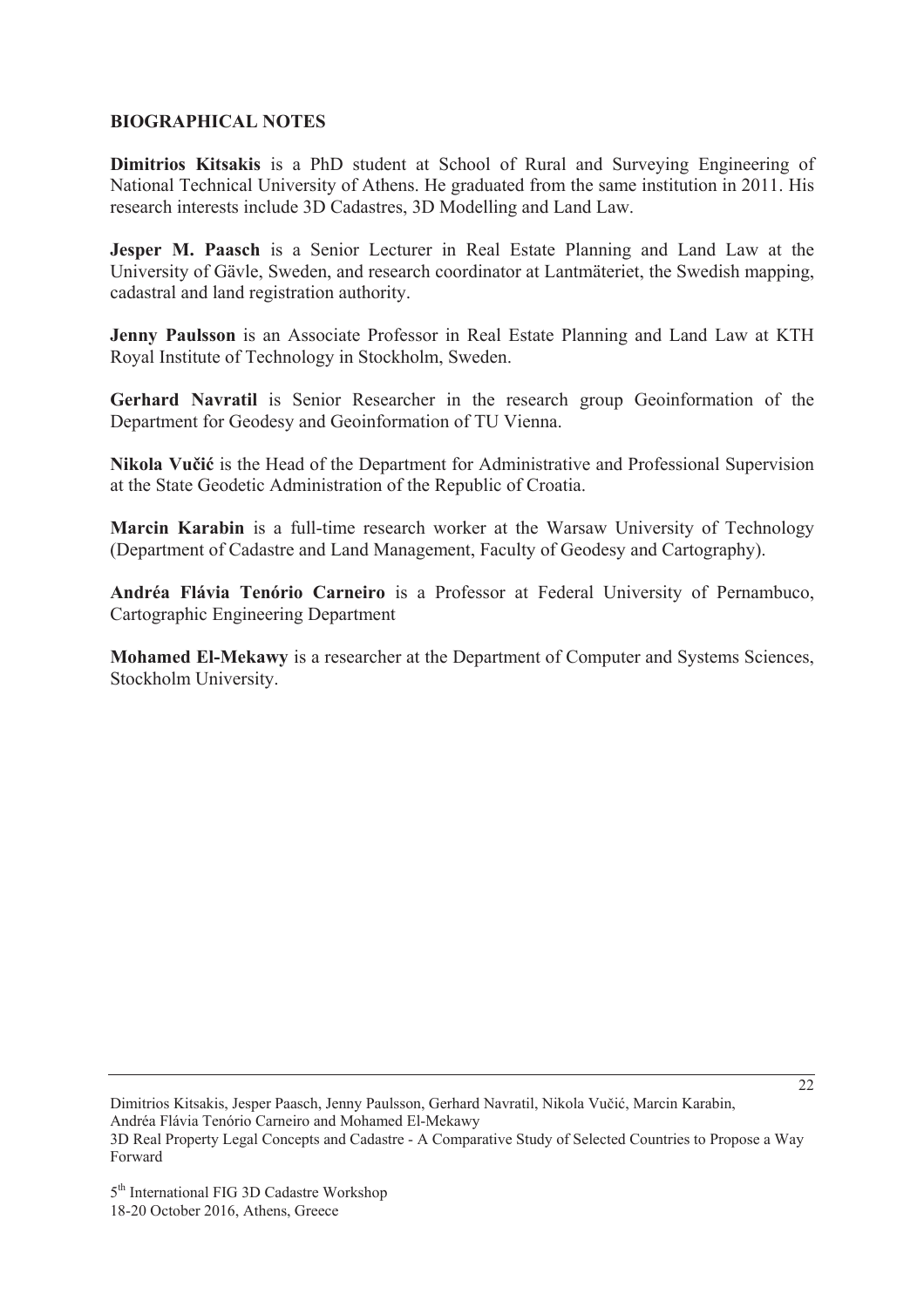#### **CONTACTS**

Dimitrios Kitsakis National Technical University of Athens School of Rural & Surveying Engineering 125, Char. Trikoupi str. 11473, Athens **GREECE** Phone: +306949725897 E-mail: dimskit@yahoo.gr

Jesper M. Paasch University of Gävle & Lantmäteriet The Swedish mapping, cadastral and land registration authority 80182 Gävle **SWEDEN** Phone: +4626633001 E-mail: jesper.paasch@lm.se

Jenny Paulsson KTH Royal Institute of Technology Real Estate Planning and Land Law Brinellvägen 1 10044 Stockholm **SWEDEN** Phone: +4687906661 E-mail: jenny.paulsson@abe.kth.se

Gerhard Navratil Technical University Vienna Department for Geodesy and Geoinformation Gusshausstr. 27-29 1040 Vienna **AUSTRIA** Phone: +43-1-58801-12712 E-mail: navratil@geoinfo.tuwien.ac.at

Dimitrios Kitsakis, Jesper Paasch, Jenny Paulsson, Gerhard Navratil, Nikola Vučić, Marcin Karabin, Andréa Flávia Tenório Carneiro and Mohamed El-Mekawy 3D Real Property Legal Concepts and Cadastre - A Comparative Study of Selected Countries to Propose a Way Forward